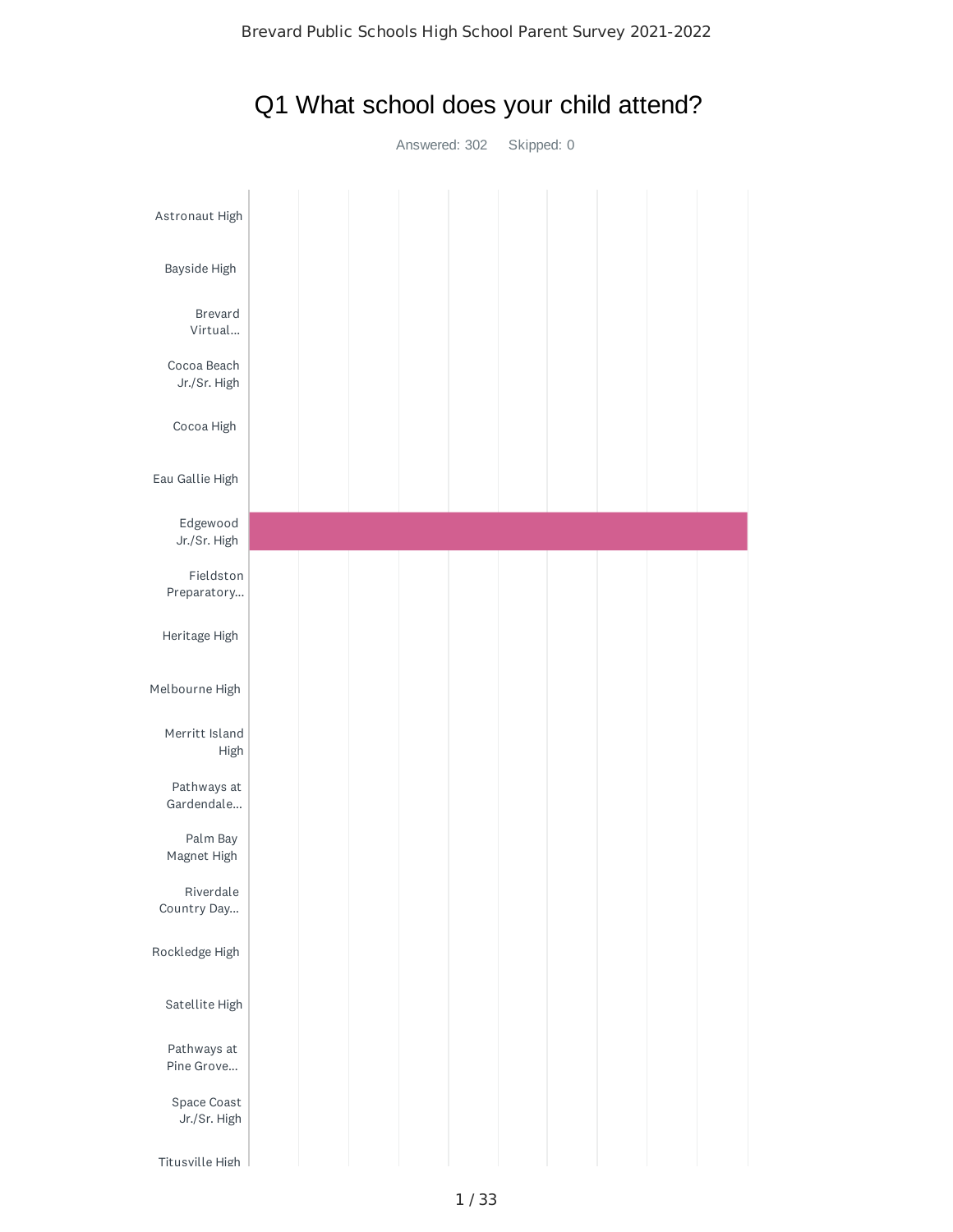#### Brevard Public Schools High School Parent Survey 2021-2022



| <b>ANSWER CHOICES</b>                                          | <b>RESPONSES</b> |                     |
|----------------------------------------------------------------|------------------|---------------------|
| Astronaut High                                                 | 0.00%            | 0                   |
| Bayside High                                                   | 0.00%            | $\mathbf 0$         |
| Brevard Virtual Instruction Program (BVIP)                     | 0.00%            | $\mathsf{O}\xspace$ |
| Cocoa Beach Jr./Sr. High                                       | 0.00%            | $\mathsf{O}\xspace$ |
| Cocoa High                                                     | 0.00%            | $\mathbf 0$         |
| Eau Gallie High                                                | 0.00%            | $\mathbf 0$         |
| Edgewood Jr./Sr. High                                          | 100.00%          | 302                 |
| <b>Fieldston Preparatory School</b>                            | 0.00%            | $\mathbf 0$         |
| Heritage High                                                  | 0.00%            | $\mathbf 0$         |
| Melbourne High                                                 | 0.00%            | $\mathbf 0$         |
| Merritt Island High                                            | 0.00%            | $\mathbf 0$         |
| Pathways at Gardendale (North/Central Area Alternative Center) | 0.00%            | $\mathsf{O}\xspace$ |
| Palm Bay Magnet High                                           | 0.00%            | $\mathsf{O}\xspace$ |
| Riverdale Country Day School                                   | 0.00%            | $\mathbf 0$         |
| Rockledge High                                                 | 0.00%            | $\mathbf 0$         |
| Satellite High                                                 | 0.00%            | $\mathsf{O}\xspace$ |
| Pathways at Pine Grove (South Area Alternative Center)         | 0.00%            | 0                   |
| Space Coast Jr./Sr. High                                       | 0.00%            | $\mathsf{O}\xspace$ |
| <b>Titusville High</b>                                         | 0.00%            | $\mathsf{O}\xspace$ |
| Viera High                                                     | 0.00%            | $\mathbf 0$         |
| West Shore Jr./Sr. High                                        | 0.00%            | $\mathbf 0$         |
| <b>TOTAL</b>                                                   |                  | 302                 |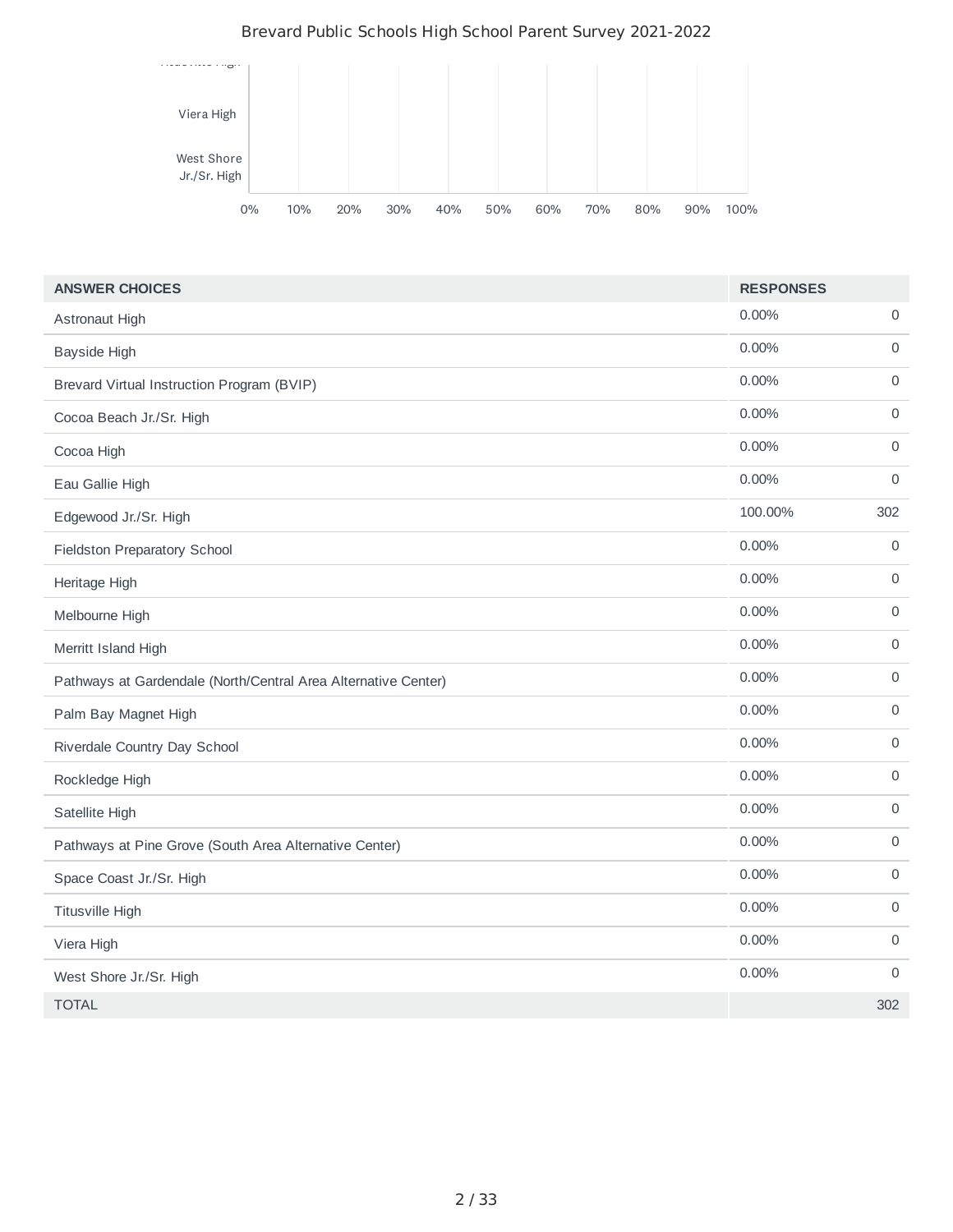

| <b>ANSWER CHOICES</b>  | <b>RESPONSES</b> |     |
|------------------------|------------------|-----|
| 9                      | 34.44%           | 104 |
| 10                     | 25.50%           | 77  |
| 11                     | 29.14%           | 88  |
| 12                     | 16.89%           | 51  |
| Total Respondents: 302 |                  |     |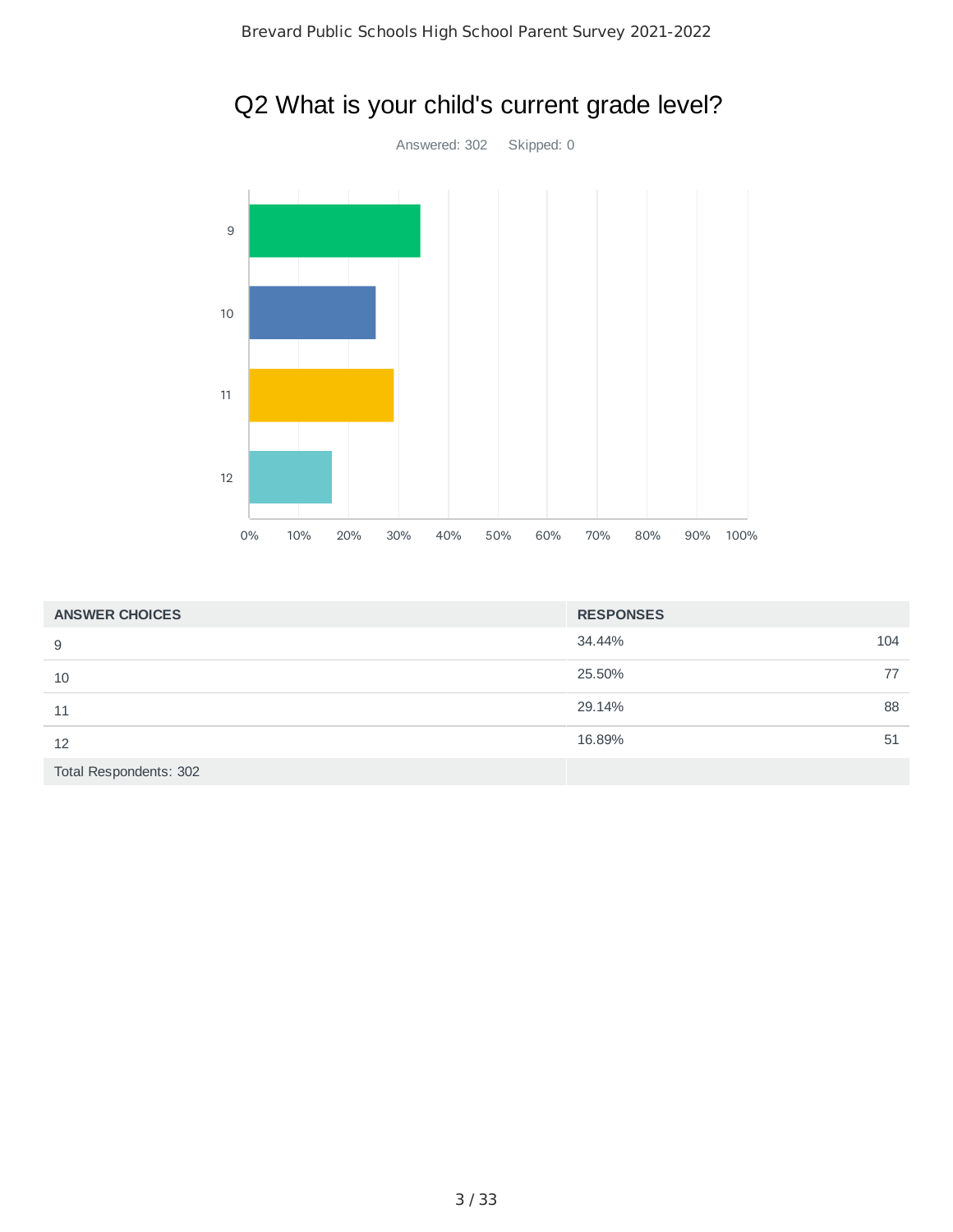# Q3 What is the best way for us to get you important information regarding school events and/or your child's progress? (check all that apply)

Answered: 302 Skipped: 0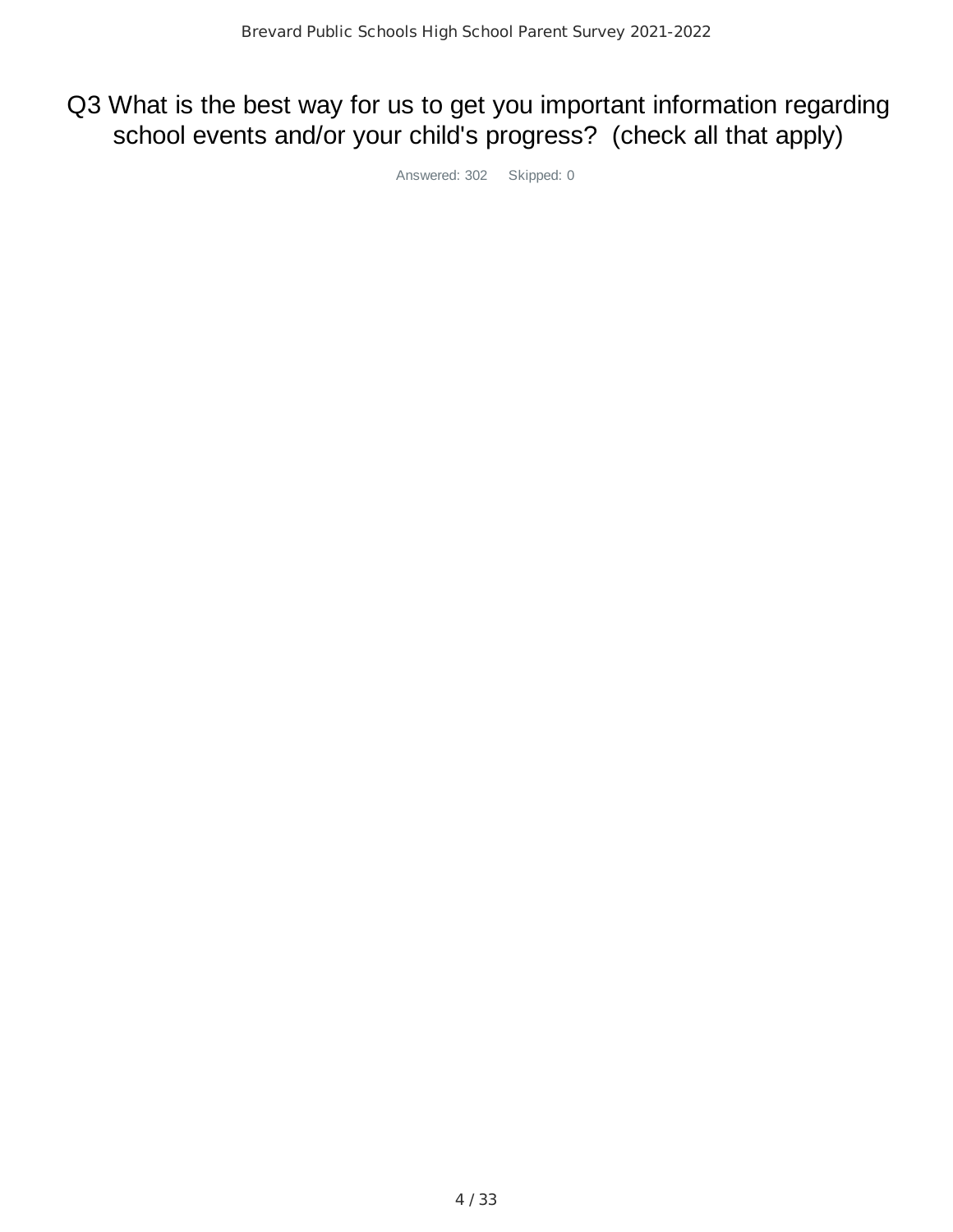#### Brevard Public Schools High School Parent Survey 2021-2022

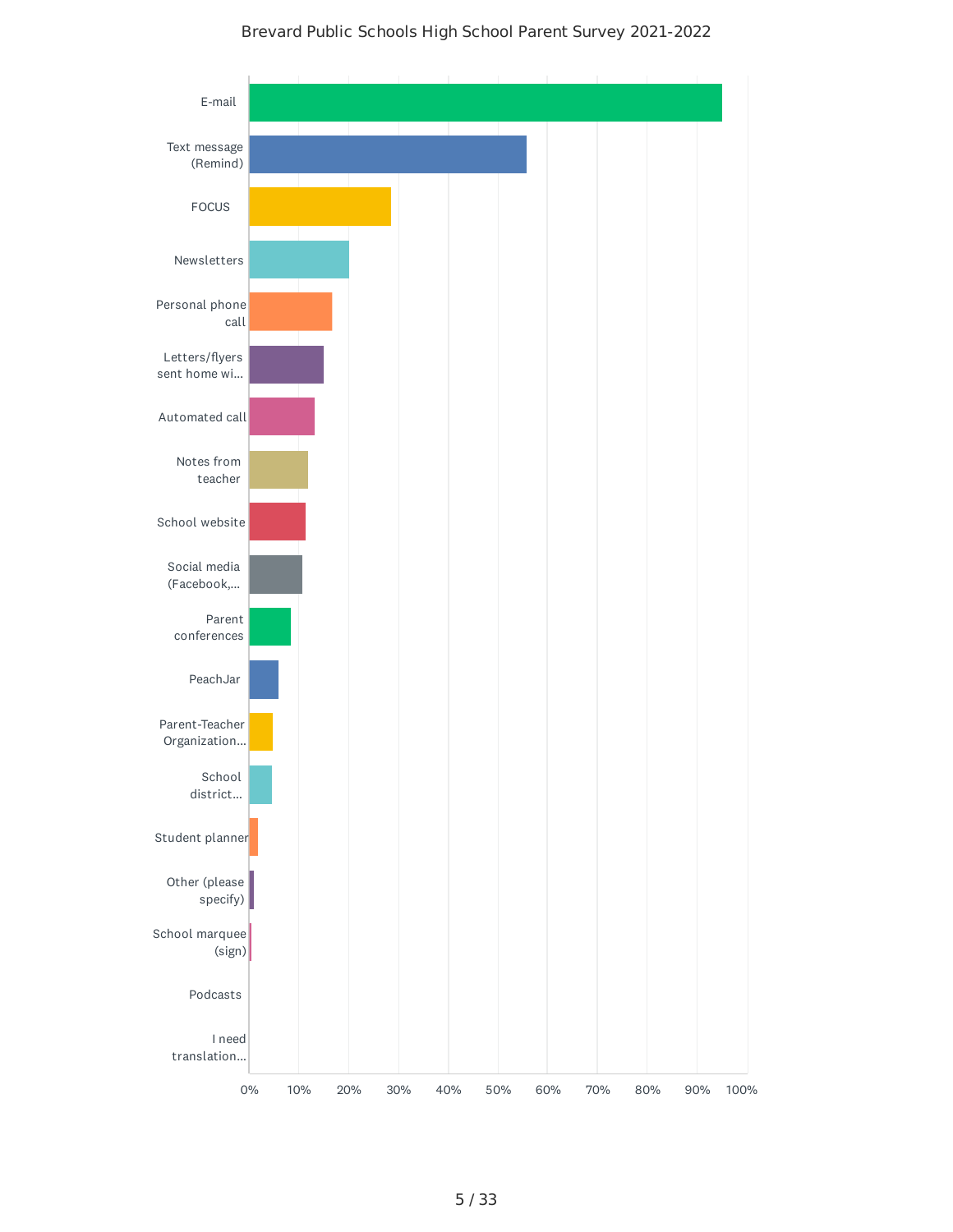#### Brevard Public Schools High School Parent Survey 2021-2022

| <b>ANSWER CHOICES</b>                  | <b>RESPONSES</b> |              |
|----------------------------------------|------------------|--------------|
| E-mail                                 | 95.03%           | 287          |
| Text message (Remind)                  | 55.96%           | 169          |
| <b>FOCUS</b>                           | 28.48%           | 86           |
| <b>Newsletters</b>                     | 20.20%           | 61           |
| Personal phone call                    | 16.89%           | 51           |
| Letters/flyers sent home with students | 15.23%           | 46           |
| Automated call                         | 13.25%           | 40           |
| Notes from teacher                     | 11.92%           | 36           |
| School website                         | 11.59%           | 35           |
| Social media (Facebook, Twitter)       | 10.93%           | 33           |
| Parent conferences                     | 8.61%            | 26           |
| PeachJar                               | 5.96%            | 18           |
| Parent-Teacher Organization (PTO/PTA)  | 4.97%            | 15           |
| School district website                | 4.64%            | 14           |
| Student planner                        | 1.99%            | 6            |
| Other (please specify)                 | 0.99%            | $\mathsf{3}$ |
| School marquee (sign)                  | 0.66%            | 2            |
| Podcasts                               | 0.00%            | $\mathsf O$  |
| I need translation assistance          | 0.00%            | $\mathbf 0$  |
| Total Respondents: 302                 |                  |              |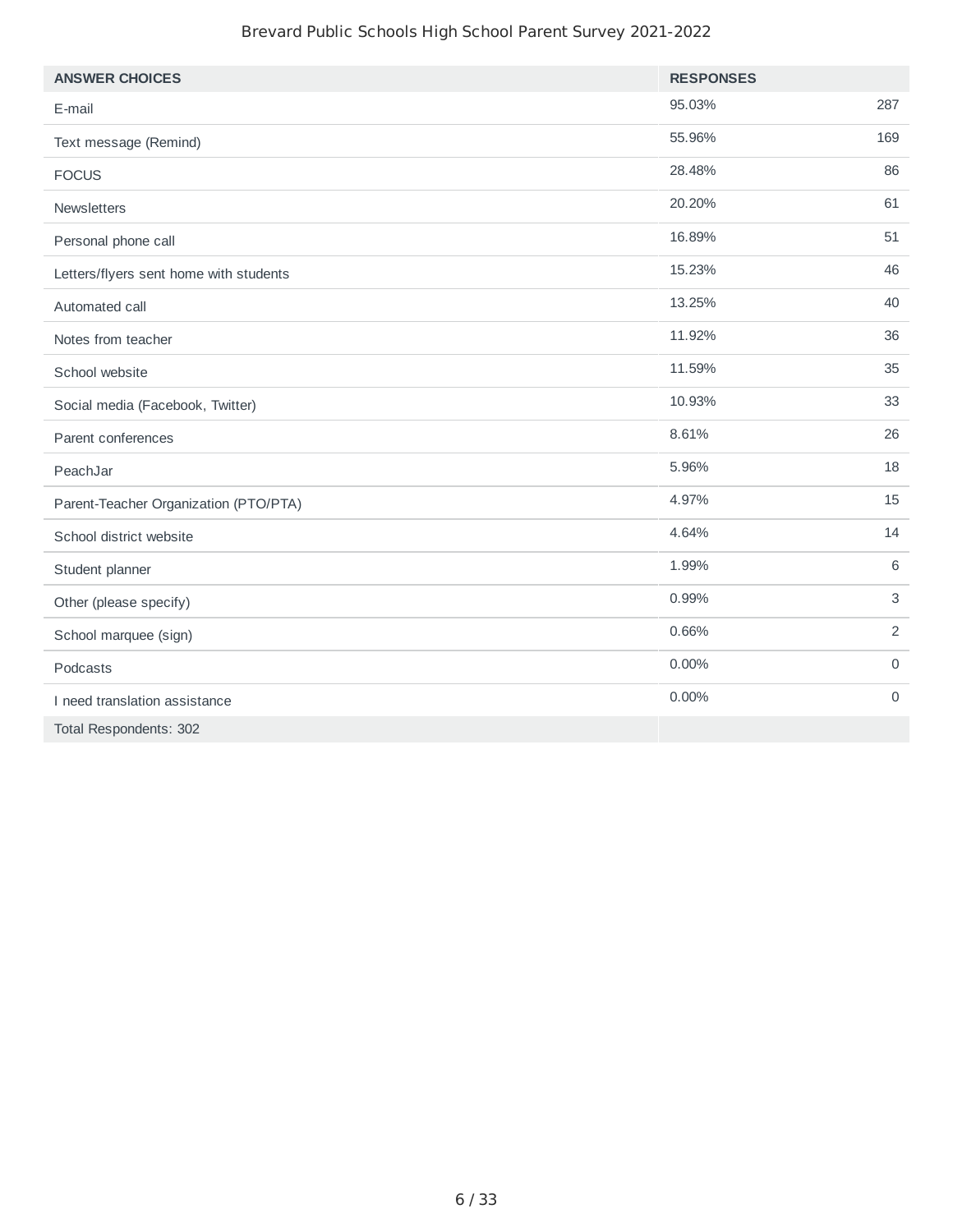## Q4 How do you receive interim reports and report cards?



| <b>ANSWER CHOICES</b>                | <b>RESPONSES</b> |     |
|--------------------------------------|------------------|-----|
| <b>FOCUS</b>                         | 69.57%           | 208 |
| paper copies sent home by the school | 50.17%           | 150 |
| I do not receive them                | 7.69%            | 23  |
| Other (please specify)               | 2.68%            | 8   |
| my child's school is paperless       | 2.01%            | 6   |
| Total Respondents: 299               |                  |     |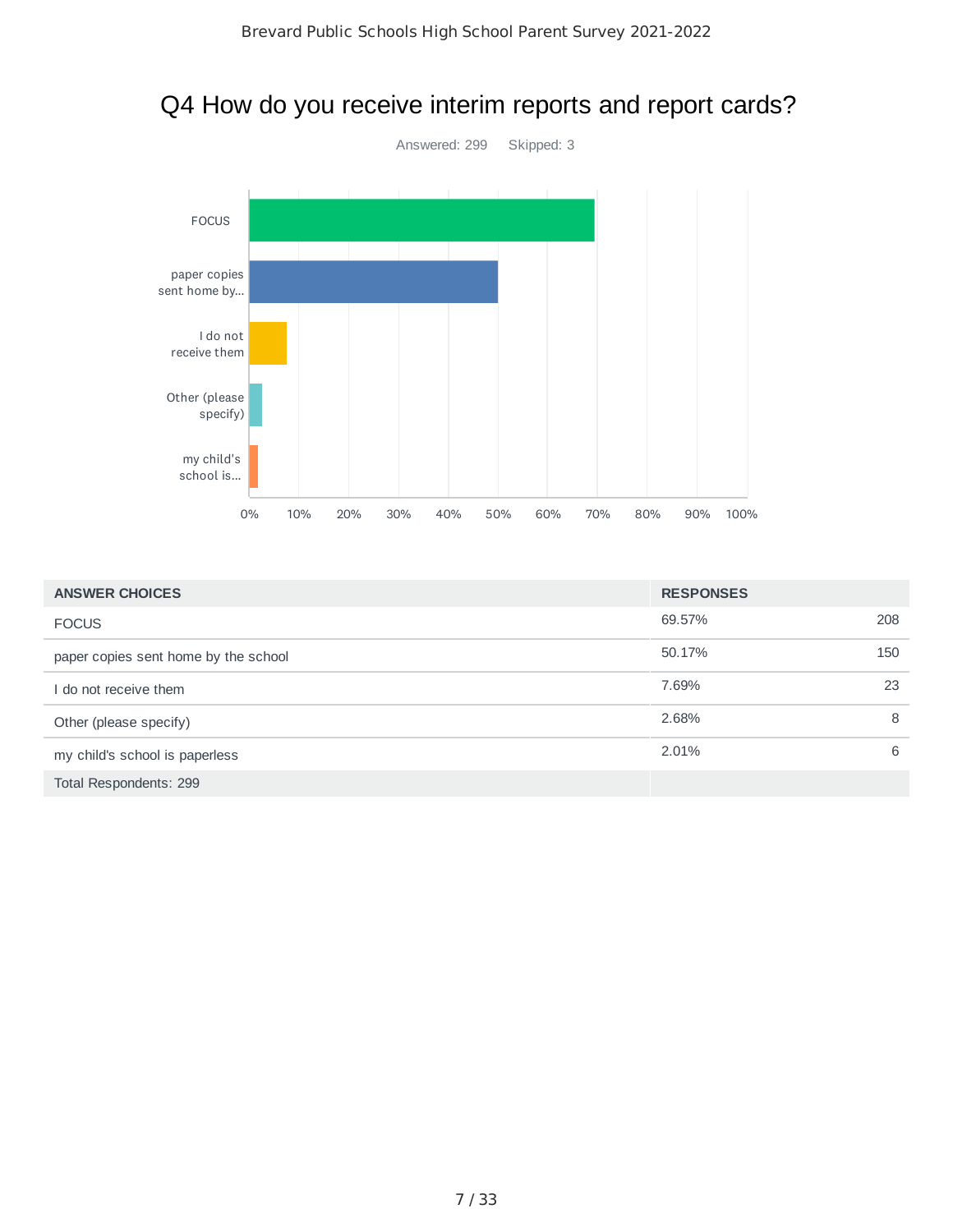## Q5 Do you feel welcome at your child's school?



| <b>ANSWER CHOICES</b> | <b>RESPONSES</b> |  |
|-----------------------|------------------|--|
| Yes                   | 263<br>90.38%    |  |
| <b>No</b>             | 28<br>9.62%      |  |
| <b>TOTAL</b>          | 291              |  |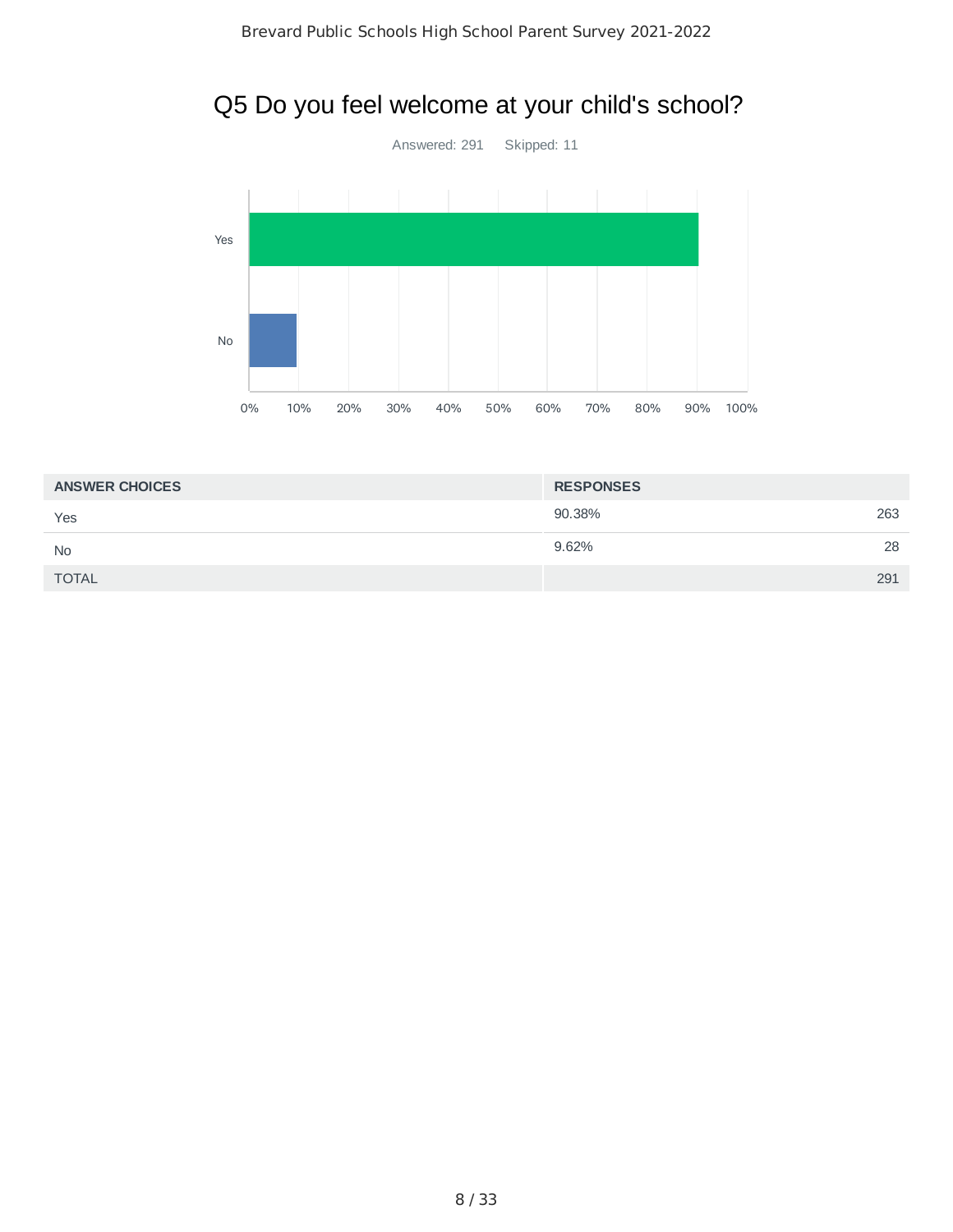## Q6 The office staff at my school is polite and is helpful in answering my questions or concerns.



| <b>ANSWER CHOICES</b> | <b>RESPONSES</b> |     |
|-----------------------|------------------|-----|
| Always                | 76.98%           | 224 |
| Sometimes             | 17.53%           | 51  |
| Comments:             | 5.15%            | 15  |
| Never                 | 0.34%            |     |
| <b>TOTAL</b>          |                  | 291 |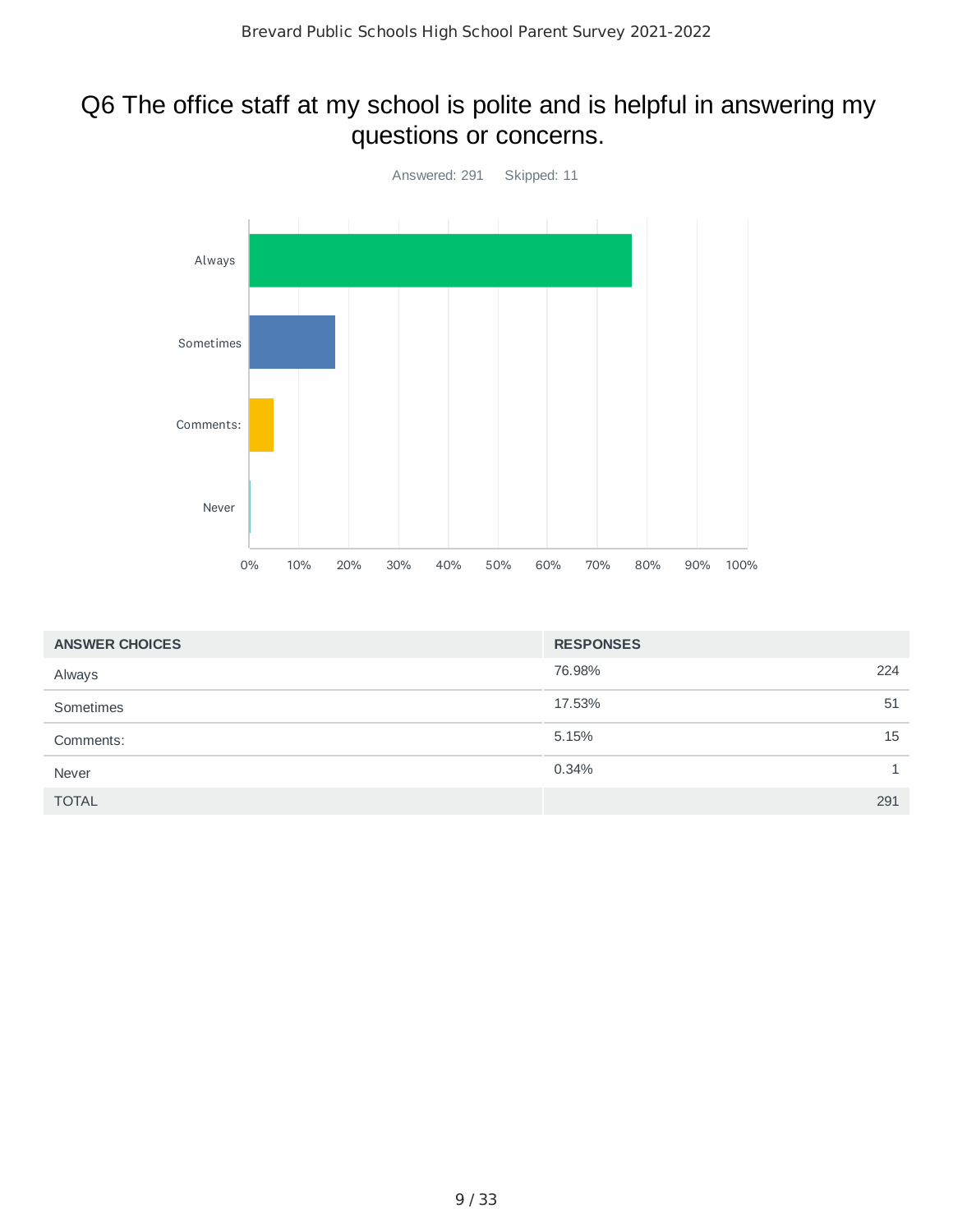#### Q7 Following this year's health and safety protocols, how often did you attend a parent meeting or event at your child's school that supported your child's academic success?



| <b>ANSWER CHOICES</b> | <b>RESPONSES</b> |
|-----------------------|------------------|
| Once or twice a year  | 60.34%<br>175    |
| Never                 | 82<br>28.28%     |
| Monthly               | 33<br>11.38%     |
| <b>TOTAL</b>          | 290              |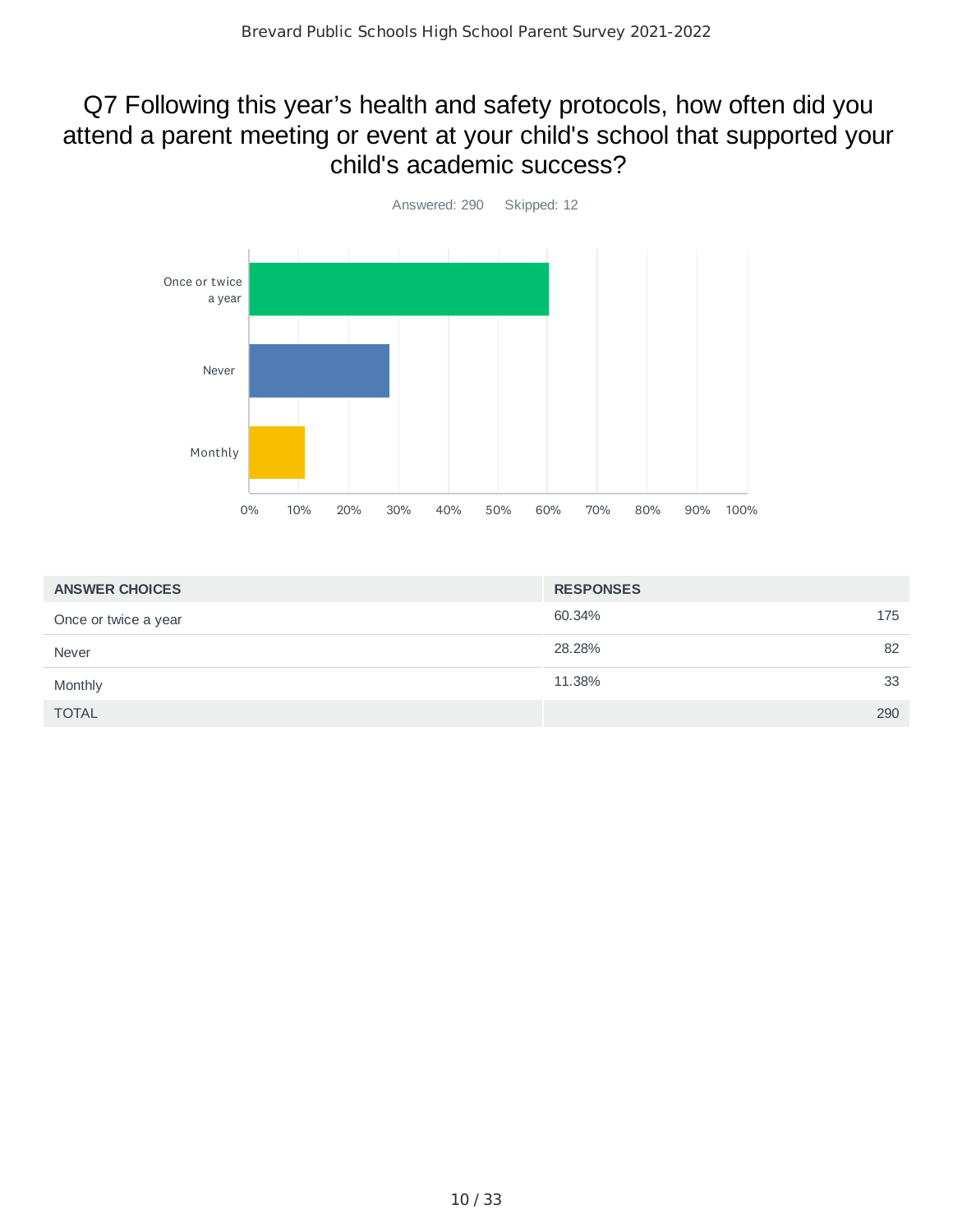# Q8 When is the best time for you to attend a school event for families?



| <b>ANSWER CHOICES</b>             | <b>RESPONSES</b> |     |
|-----------------------------------|------------------|-----|
| Evenings (M-F)                    | 78.08%           | 228 |
| Immediately after school (M-F)    | 27.05%           | 79  |
| Saturday                          | 22.95%           | 67  |
| During school, after lunch (M-F)  | 8.22%            | 24  |
| Before school (M-F)               | 6.85%            | 20  |
| During school, before lunch (M-F) | 6.16%            | 18  |
| Total Respondents: 292            |                  |     |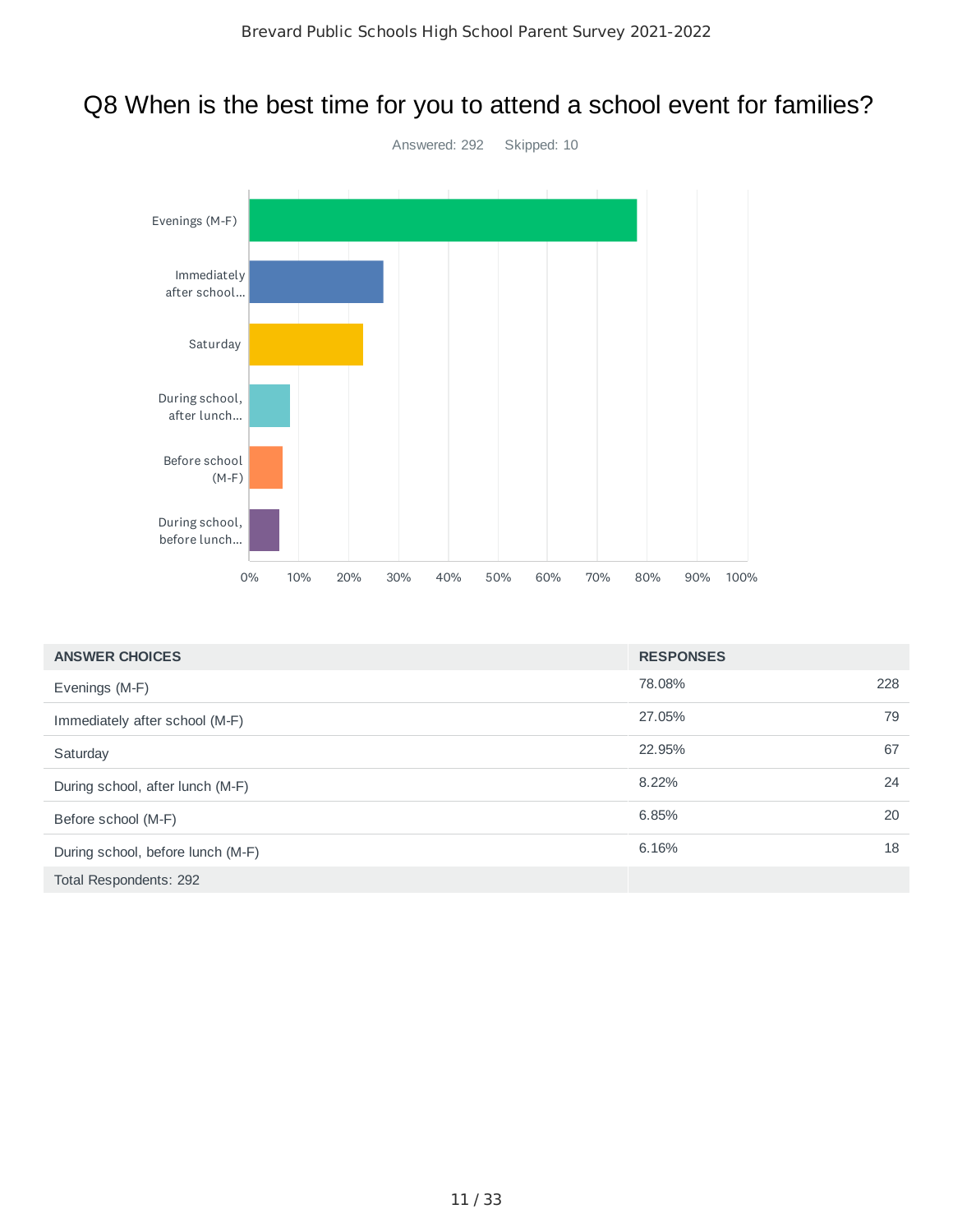## Q9 If you have not attended informational meetings or academic events, please share why. (Check all that apply)

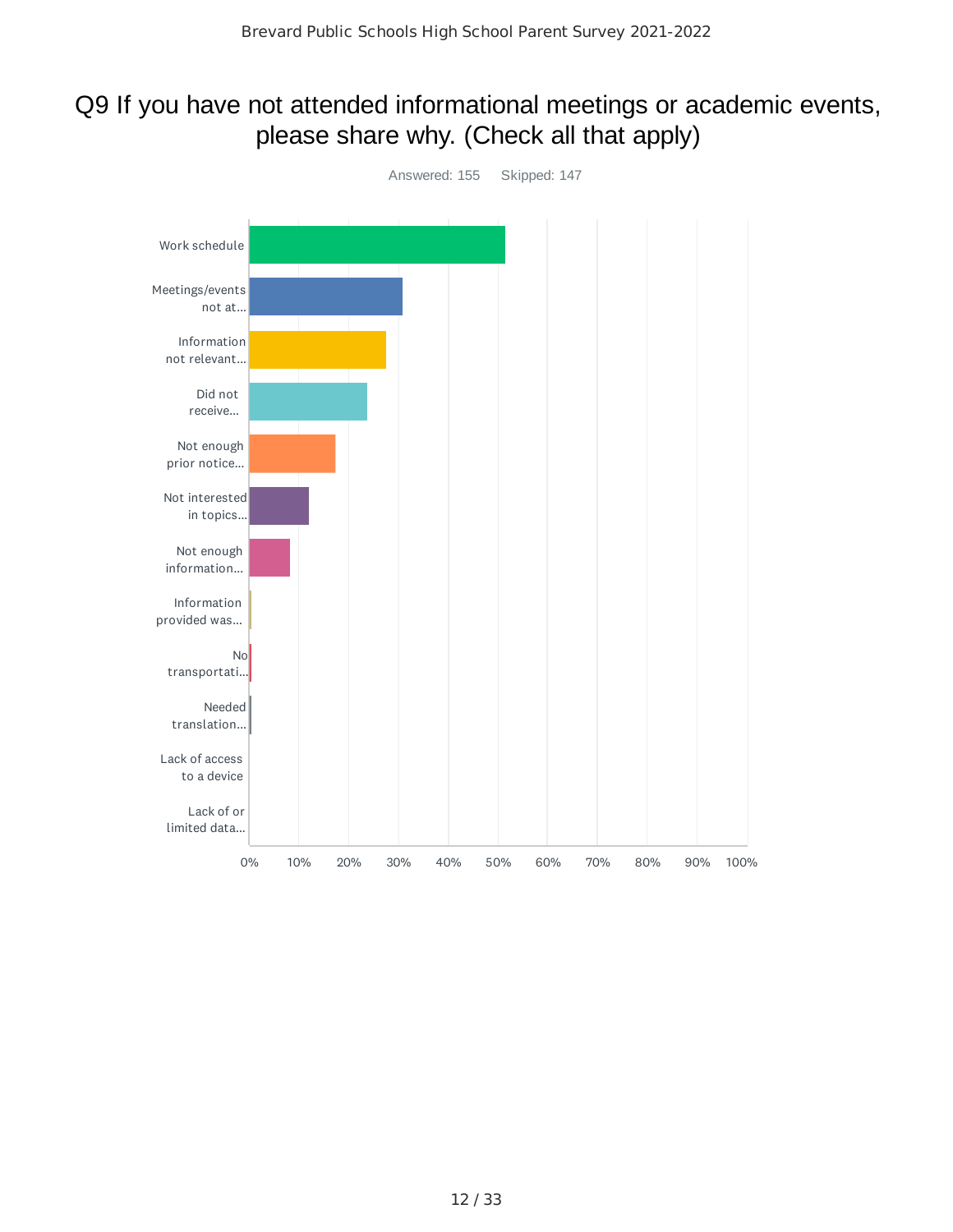#### Brevard Public Schools High School Parent Survey 2021-2022

| <b>ANSWER CHOICES</b>                             | <b>RESPONSES</b> |              |
|---------------------------------------------------|------------------|--------------|
| Work schedule                                     | 51.61%           | 80           |
| Meetings/events not at convenient times           | 30.97%           | 48           |
| Information not relevant to me/my child           | 27.74%           | 43           |
| Did not receive information about meetings/events | 23.87%           | 37           |
| Not enough prior notice provided                  | 17.42%           | 27           |
| Not interested in topics presented                | 12.26%           | 19           |
| Not enough information provided                   | 8.39%            | 13           |
| Information provided was difficult to understand  | 0.65%            | 1            |
| No transportation to get to meetings/events       | 0.65%            | 1            |
| Needed translation services                       | 0.65%            | $\mathbf{1}$ |
| Lack of access to a device                        | 0.00%            | $\Omega$     |
| Lack of or limited data plan                      | 0.00%            | $\Omega$     |
| Total Respondents: 155                            |                  |              |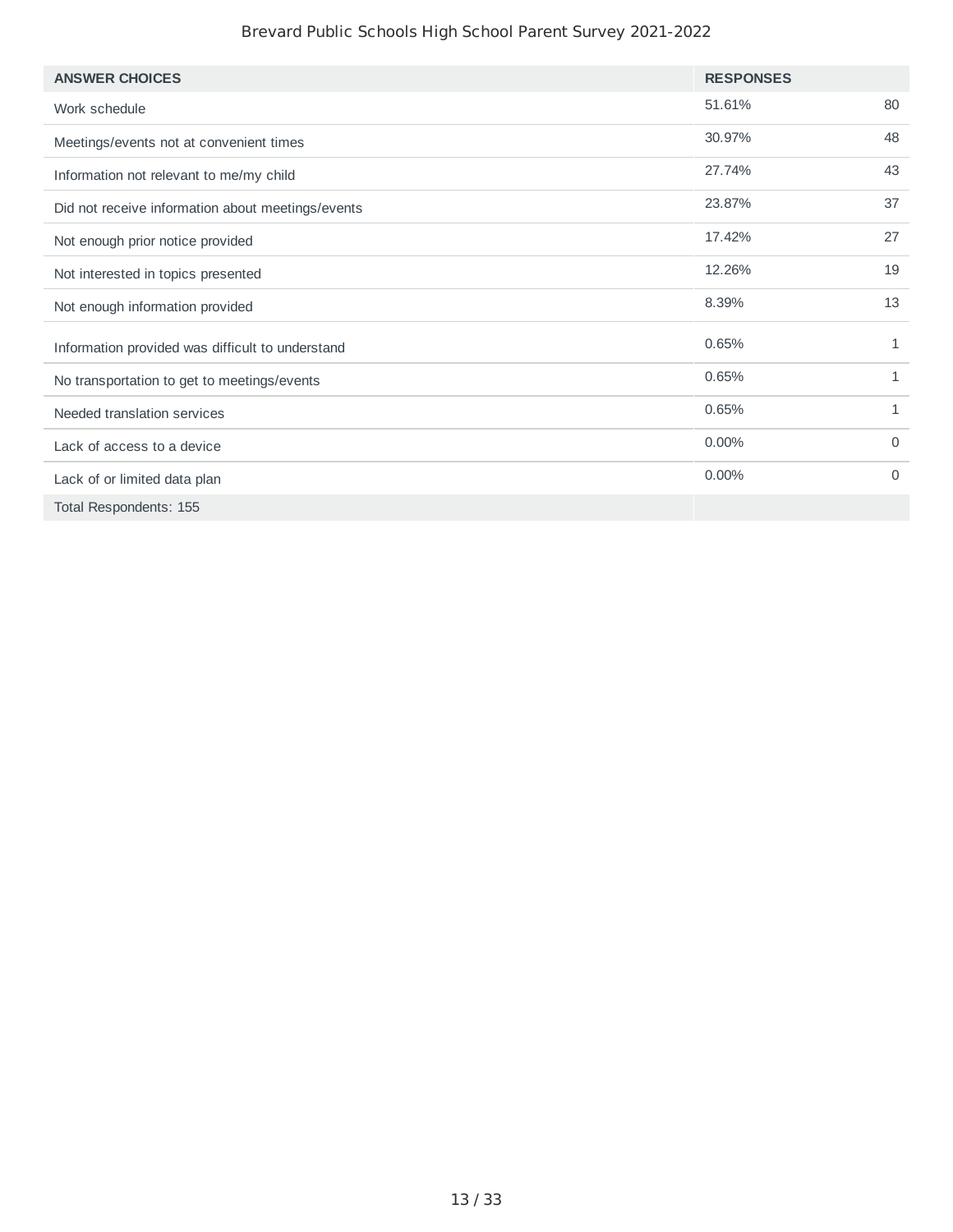#### Q10 Which of the following informational meetings and activities would you participate in or attend? (Check all that apply)

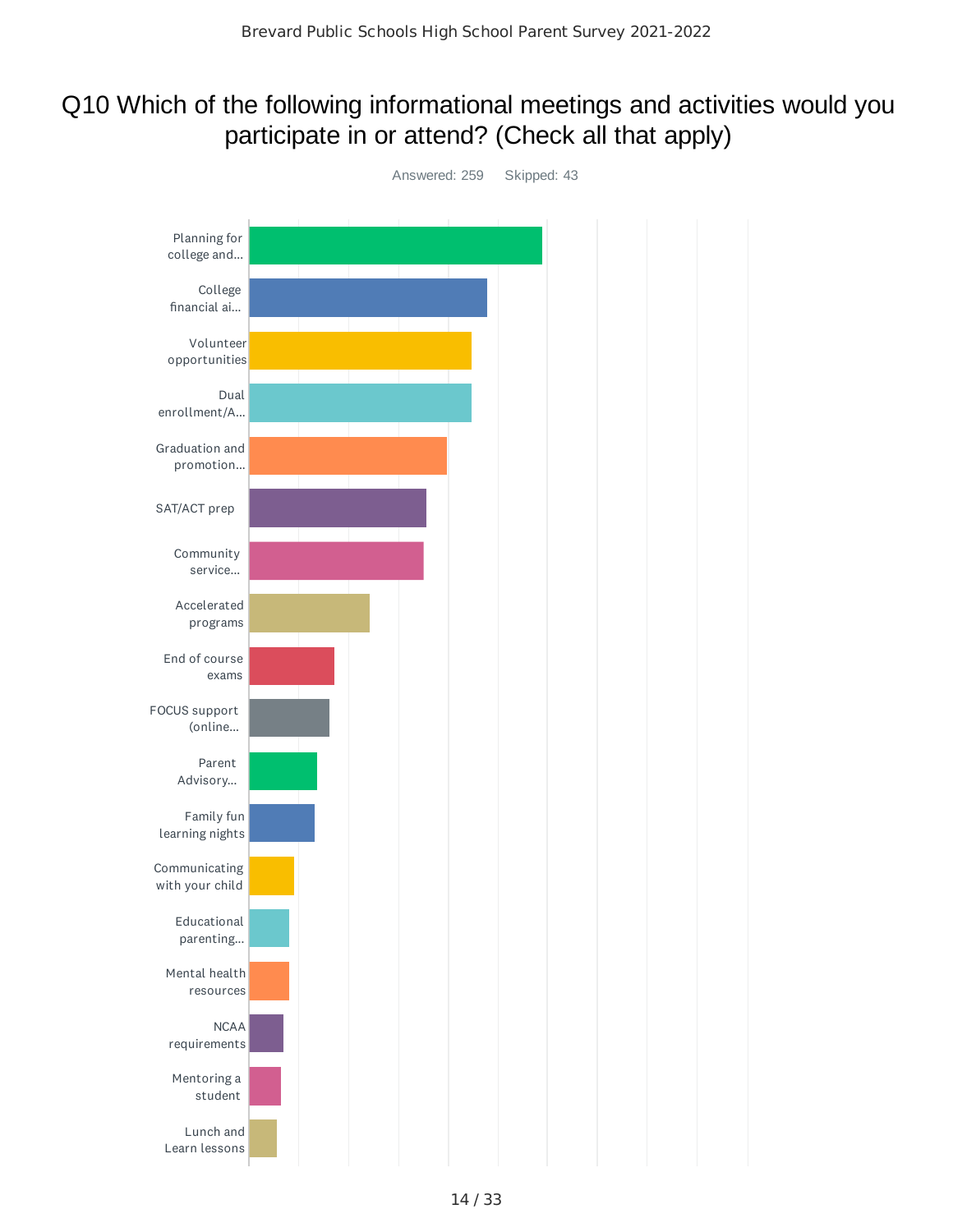#### Brevard Public Schools High School Parent Survey 2021-2022



| <b>ANSWER CHOICES</b>                                                                   | <b>RESPONSES</b> |     |
|-----------------------------------------------------------------------------------------|------------------|-----|
| Planning for college and career                                                         | 59.07%           | 153 |
| College financial aid (FASFA/Bright Futures/scholarships)                               | 47.88%           | 124 |
| Volunteer opportunities                                                                 | 44.79%           | 116 |
| Dual enrollment/Advanced Placement courses                                              | 44.79%           | 116 |
| Graduation and promotion guidelines                                                     | 39.77%           | 103 |
| SAT/ACT prep                                                                            | 35.91%           | 93  |
| Community service projects with staff/students                                          | 35.14%           | 91  |
| Accelerated programs                                                                    | 24.32%           | 63  |
| End of course exams                                                                     | 17.37%           | 45  |
| FOCUS support (online gradebook, absences, teacher webpages)                            | 16.22%           | 42  |
| Parent Advisory Council/School Advisory Council (SAC)/Parent Teacher Organization (PTO) | 13.90%           | 36  |
| Family fun learning nights                                                              | 13.13%           | 34  |
| Communicating with your child                                                           | 9.27%            | 24  |
| Educational parenting workshops/classes                                                 | 8.11%            | 21  |
| Mental health resources                                                                 | 8.11%            | 21  |
| NCAA requirements                                                                       | 6.95%            | 18  |
| Mentoring a student                                                                     | 6.56%            | 17  |
| Lunch and Learn lessons                                                                 | 5.79%            | 15  |
| Managing behaviors at home                                                              | 4.63%            | 12  |
| Parent Leadership Team                                                                  | 4.25%            | 11  |
| Substance Use and Abuse (alcohol, street drugs, vaping, prescription drugs)             | 3.86%            | 10  |
| Total Respondents: 259                                                                  |                  |     |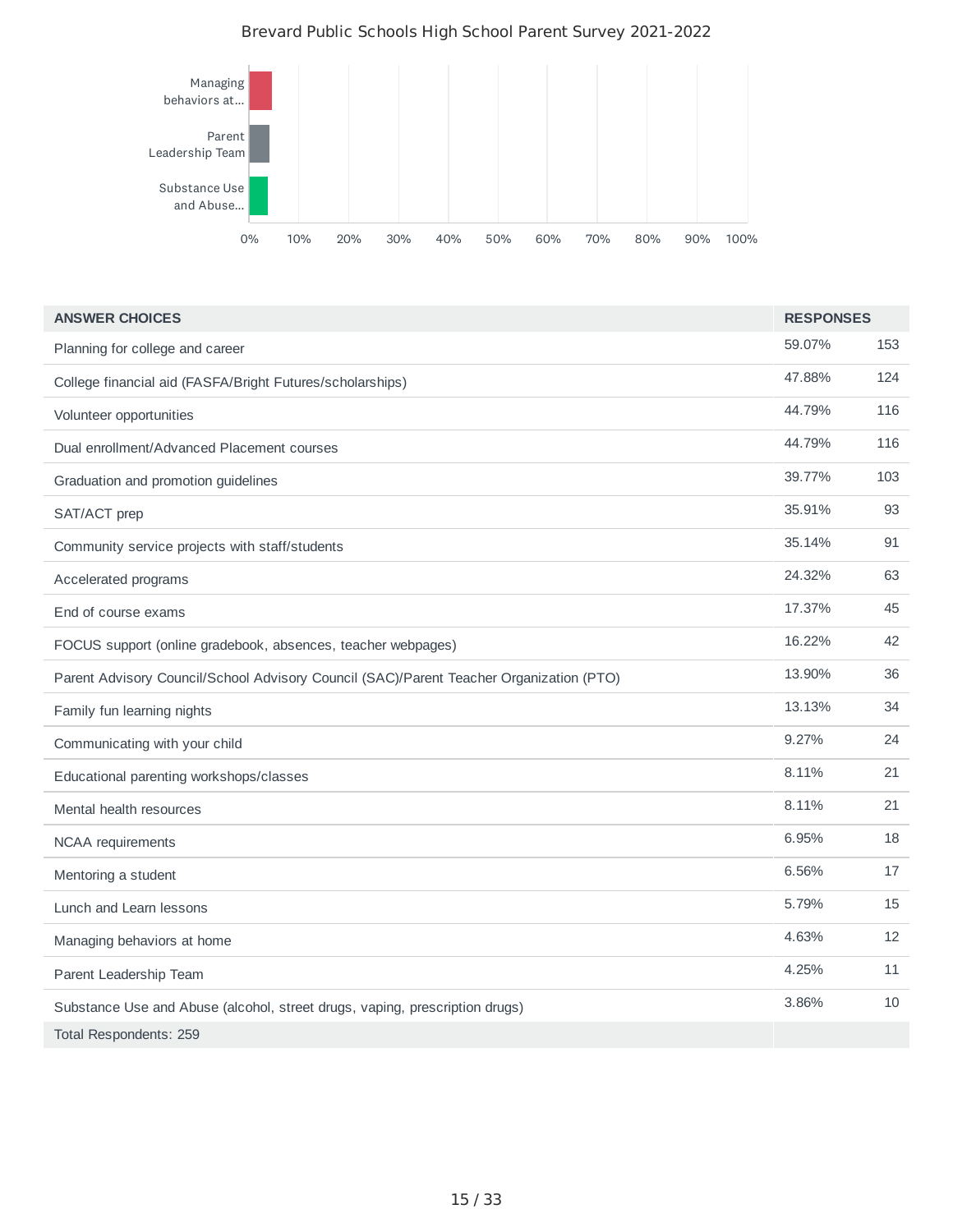#### Q11 In what ways can family engagement be strengthened at your child's school?

Answered: 78 Skipped: 224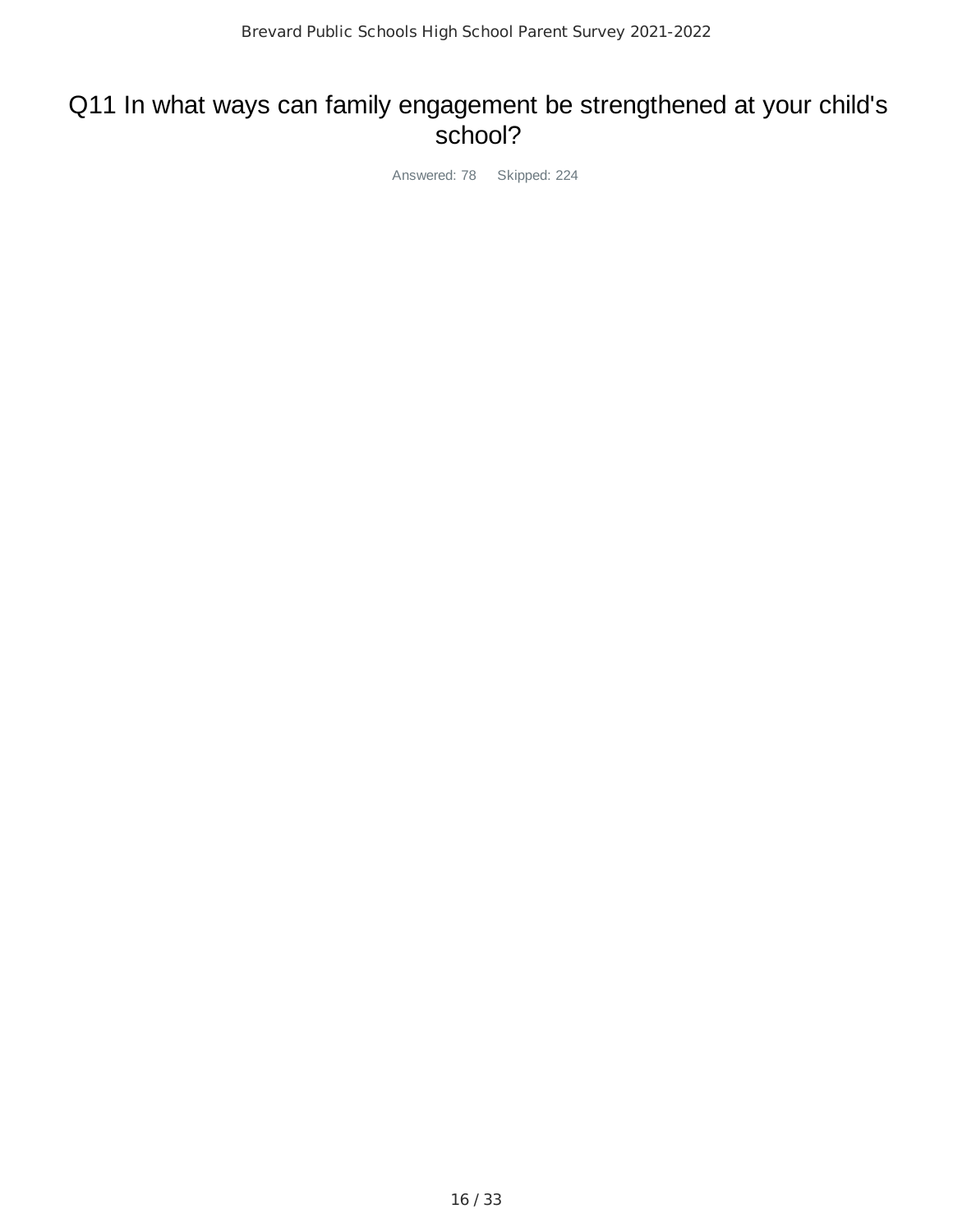#### Q12 What types of family engagement resources would you use if they were provided at your school?



| <b>ANSWER CHOICES</b>                                                | <b>RESPONSES</b> |     |
|----------------------------------------------------------------------|------------------|-----|
| College campus tours                                                 | 75.47%           | 160 |
| Academic support materials for families to use at home               | 41.51%           | 88  |
| Technology resources to support learning at home                     | 27.36%           | 58  |
| Mental health resources                                              | 19.34%           | 41  |
| Trainings on how to participate in school decision-making committees | 14.62%           | 31  |
| Total Respondents: 212                                               |                  |     |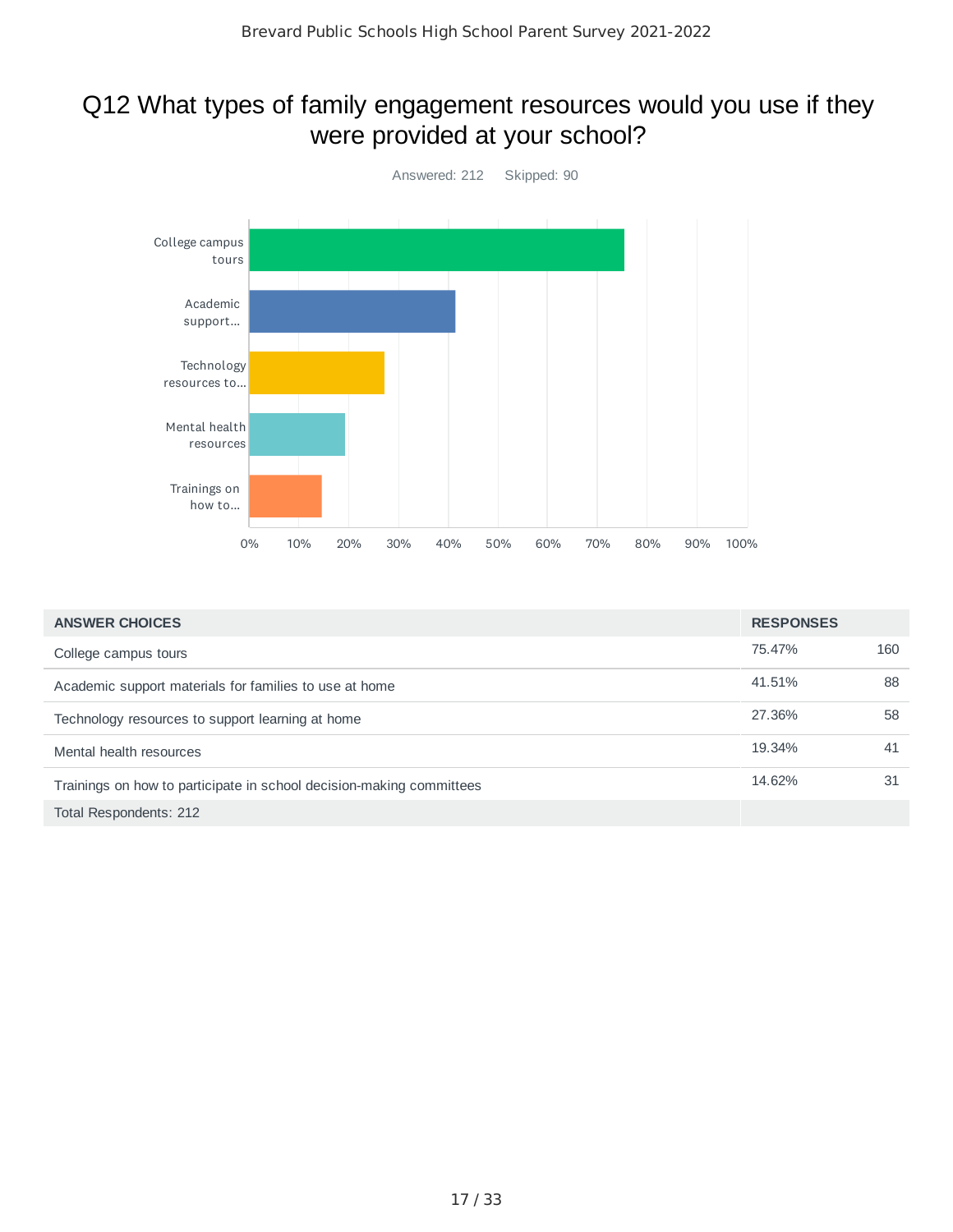## Q13 How often do you communicate with your child's teachers?



| <b>ANSWER CHOICES</b> | <b>RESPONSES</b> |     |
|-----------------------|------------------|-----|
| Once or twice a year  | 64.14%           | 152 |
| Never                 | 17.72%           | 42  |
| Monthly               | 13.92%           | 33  |
| Weekly                | 3.80%            | 9   |
| Daily                 | 0.42%            |     |
| <b>TOTAL</b>          |                  | 237 |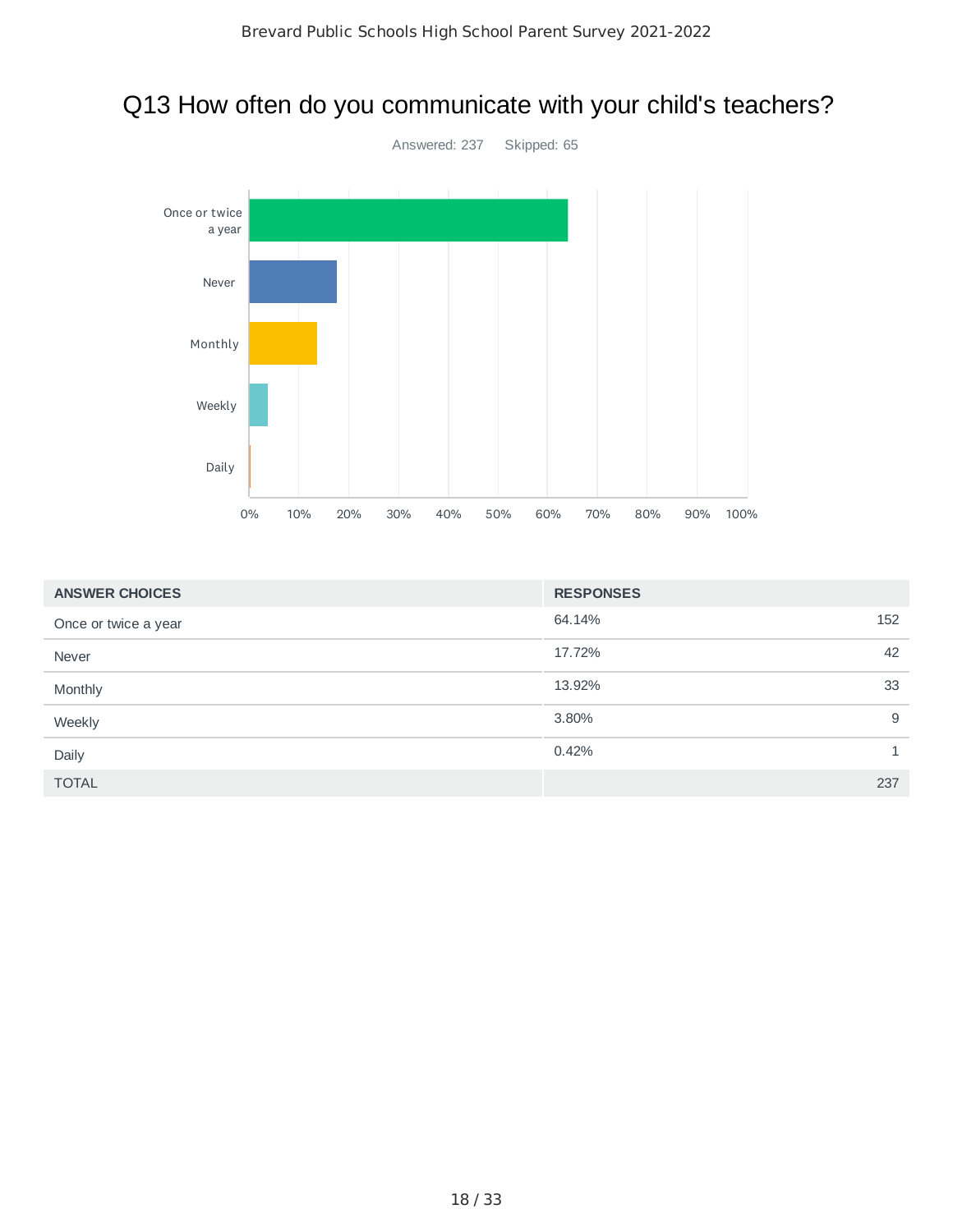#### Q14 How often do your child's teachers communicate with you about your child's progress?



| <b>ANSWER CHOICES</b> | <b>RESPONSES</b> |     |
|-----------------------|------------------|-----|
| Once or twice a year  | 44.98%           | 103 |
| Never                 | 26.20%           | 60  |
| Monthly               | 15.72%           | 36  |
| Weekly                | 10.92%           | 25  |
| Daily                 | 2.18%            | 5   |
| <b>TOTAL</b>          |                  | 229 |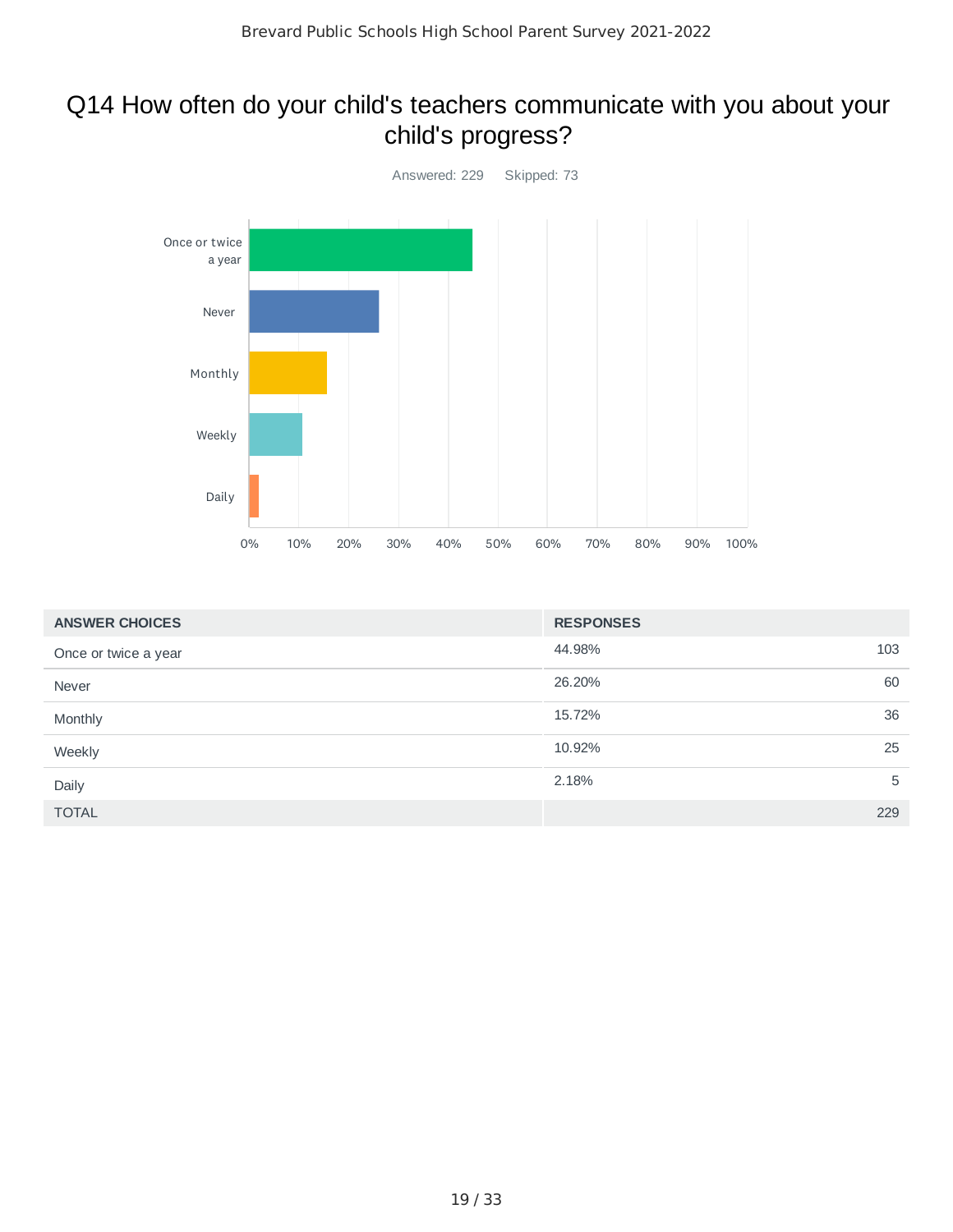## Q15 Are you satisfied with the relationship and communication you currently have with your child's principal?



| <b>ANSWER CHOICES</b> | <b>RESPONSES</b> |
|-----------------------|------------------|
| Yes                   | 75.89%<br>192    |
| <b>No</b>             | 5.53%<br>14      |
| Why or why not        | 18.58%<br>47     |
| <b>TOTAL</b>          | 253              |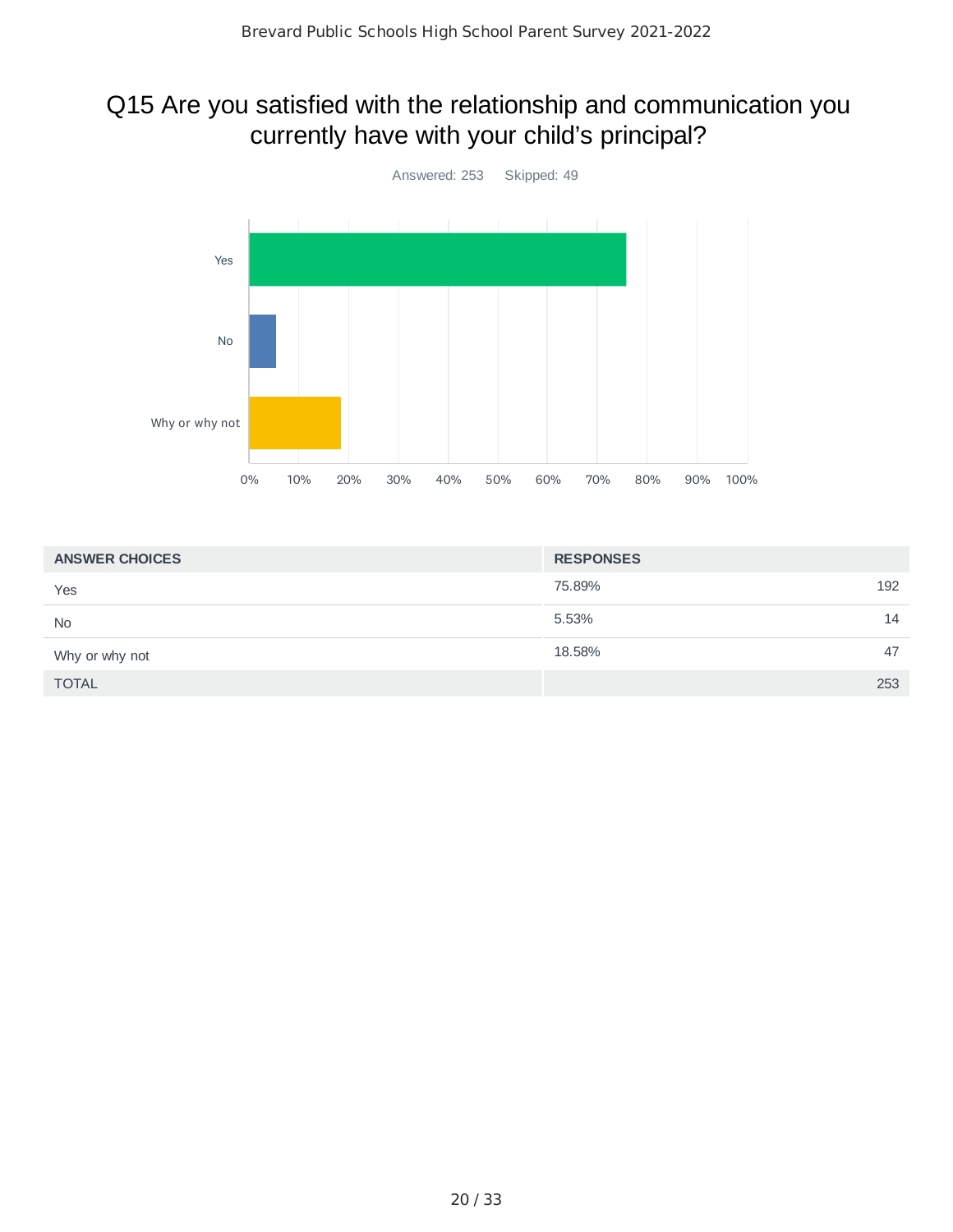## Q16 How often do you access your child's grades and attendance information through FOCUS?



| <b>ANSWER CHOICES</b> | <b>RESPONSES</b> |     |
|-----------------------|------------------|-----|
| Weekly                | 45.06%           | 114 |
| Monthly               | 28.85%           | 73  |
| Daily                 | 15.02%           | 38  |
| Never                 | 11.07%           | 28  |
| <b>TOTAL</b>          |                  | 253 |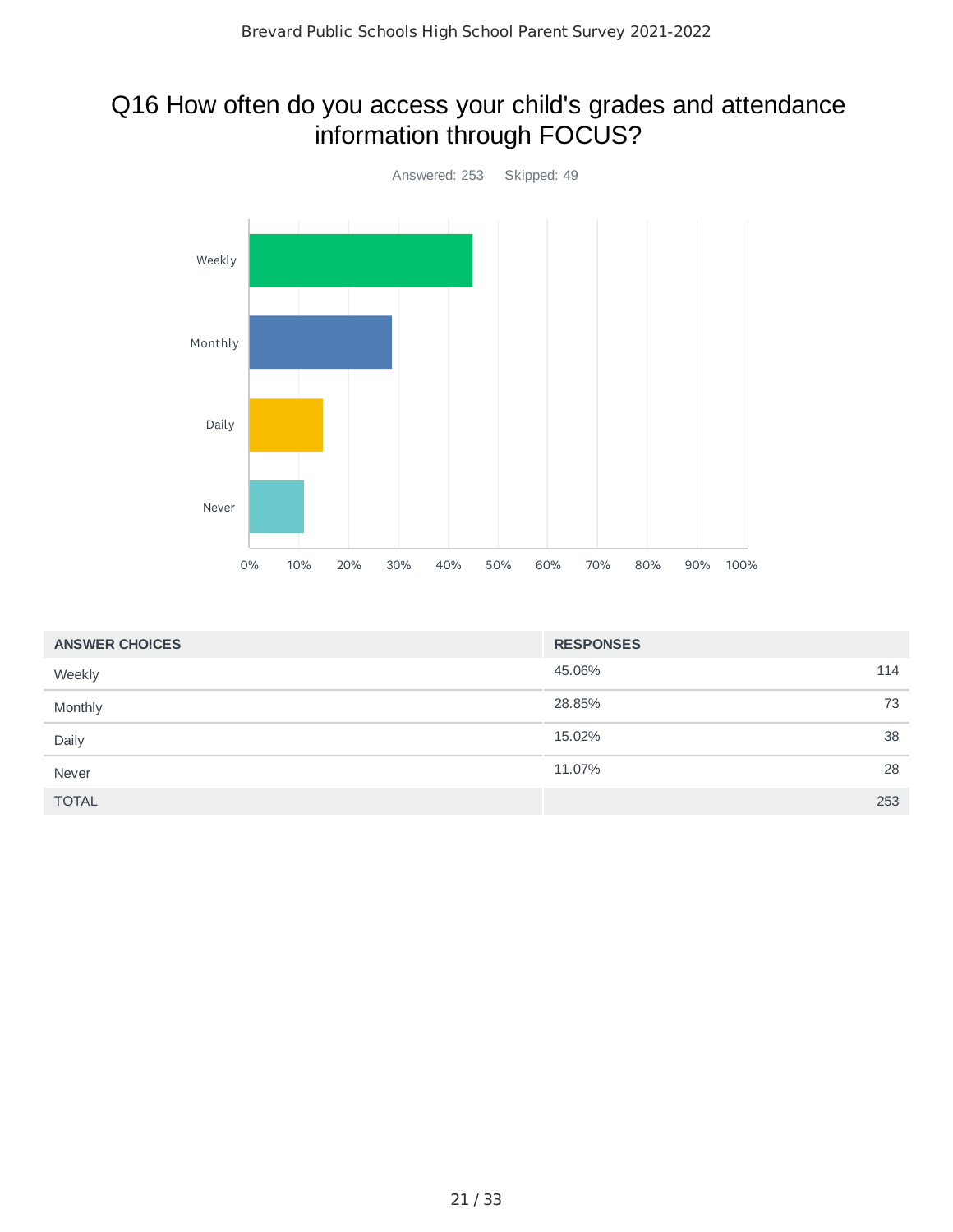#### Q17 How often does your child's school or teachers provide you with information about ways you can help your child's learning at home?



| <b>ANSWER CHOICES</b> | <b>RESPONSES</b> |
|-----------------------|------------------|
| Never                 | 48.39%<br>120    |
| Sometimes             | 41.53%<br>103    |
| Often                 | 25<br>10.08%     |
| <b>TOTAL</b>          | 248              |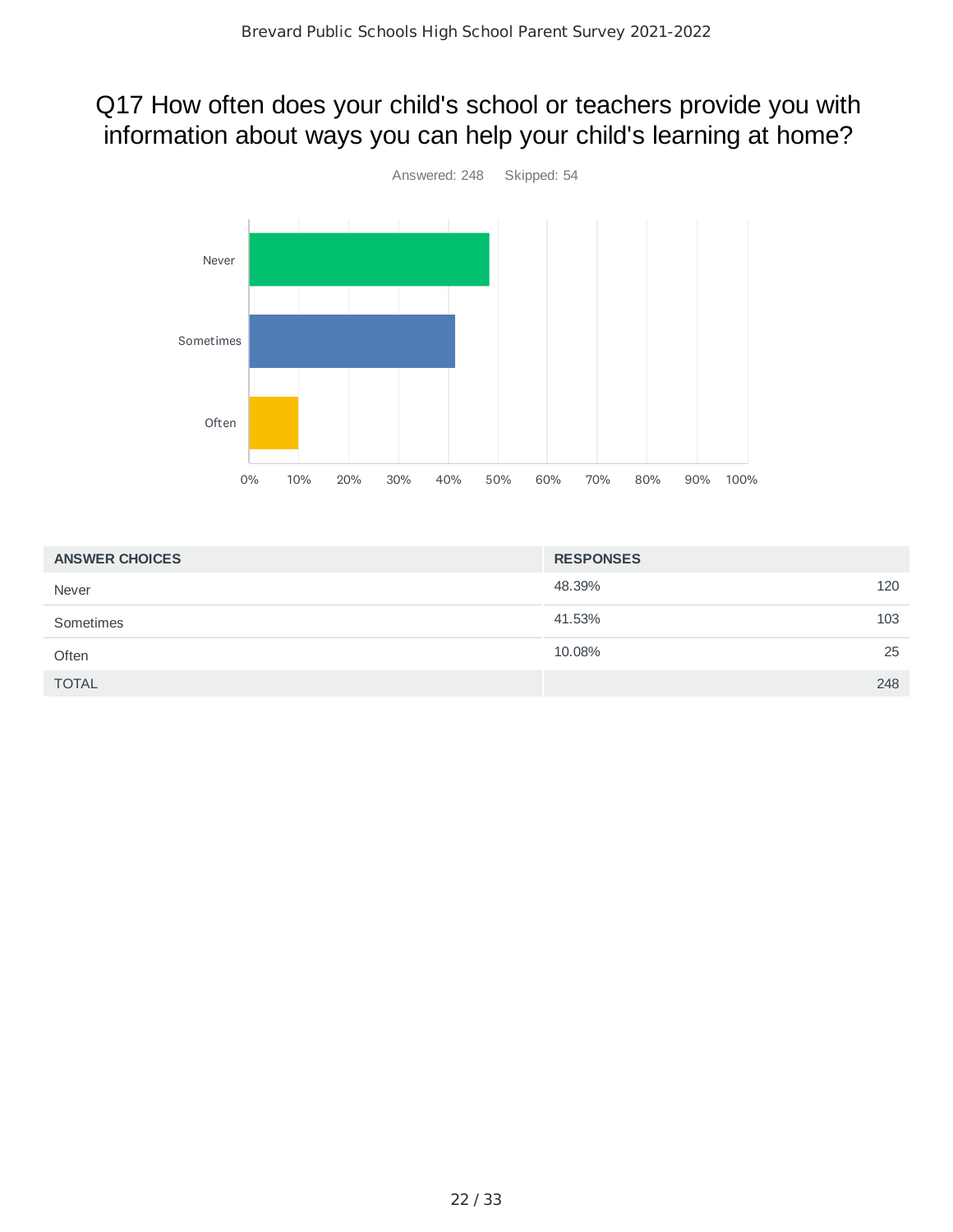## Q18 What can we do to support you to ensure your child graduates and receives a high school diploma?

Answered: 120 Skipped: 182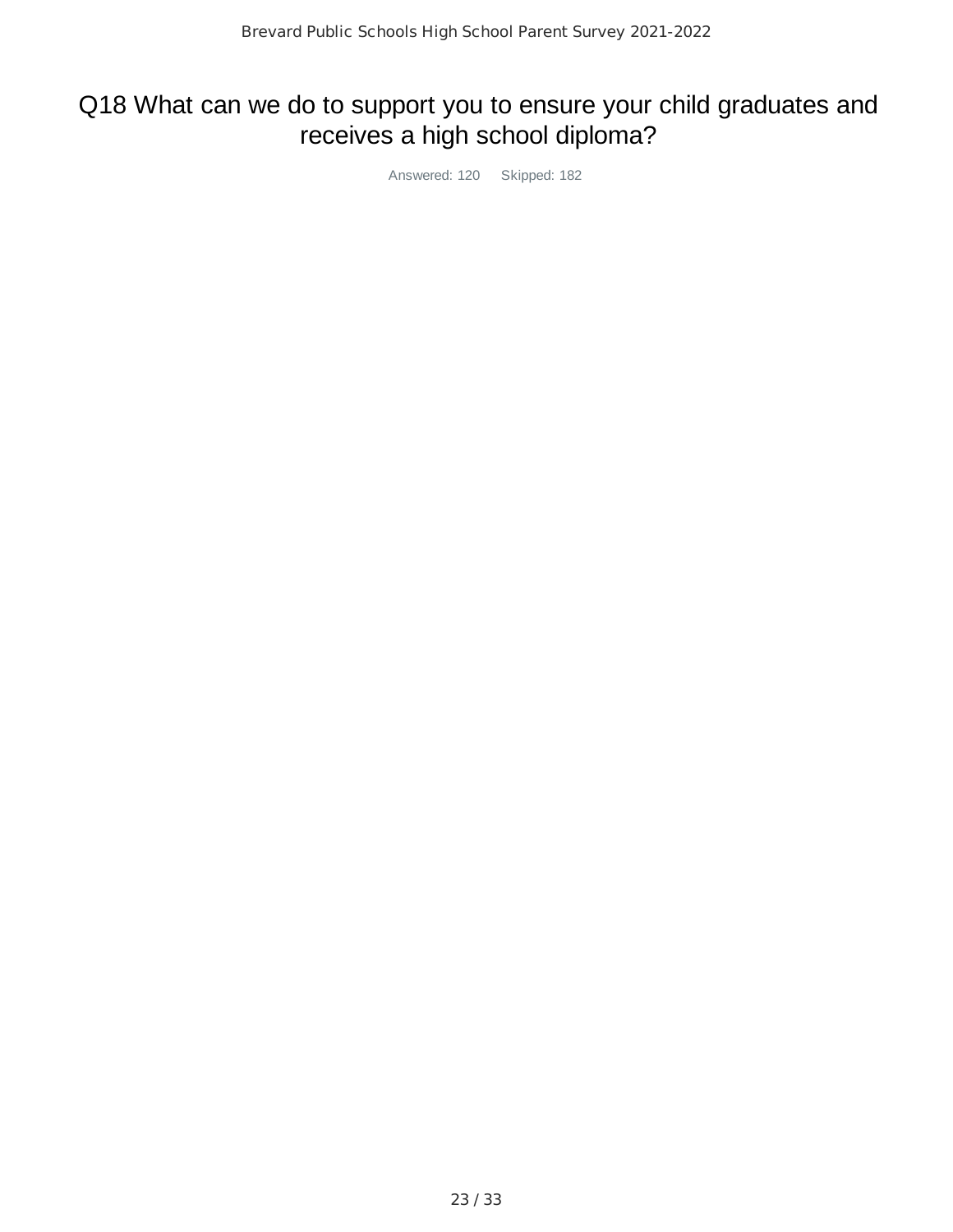## Q19 Have you been given opportunities to provide input and feedback into school decisions (school improvement, Title I services, event planning, discipline)?



| <b>ANSWER CHOICES</b> | <b>RESPONSES</b> |
|-----------------------|------------------|
| Yes                   | 60.43%<br>142    |
| <b>No</b>             | 39.57%<br>93     |
| <b>TOTAL</b>          | 235              |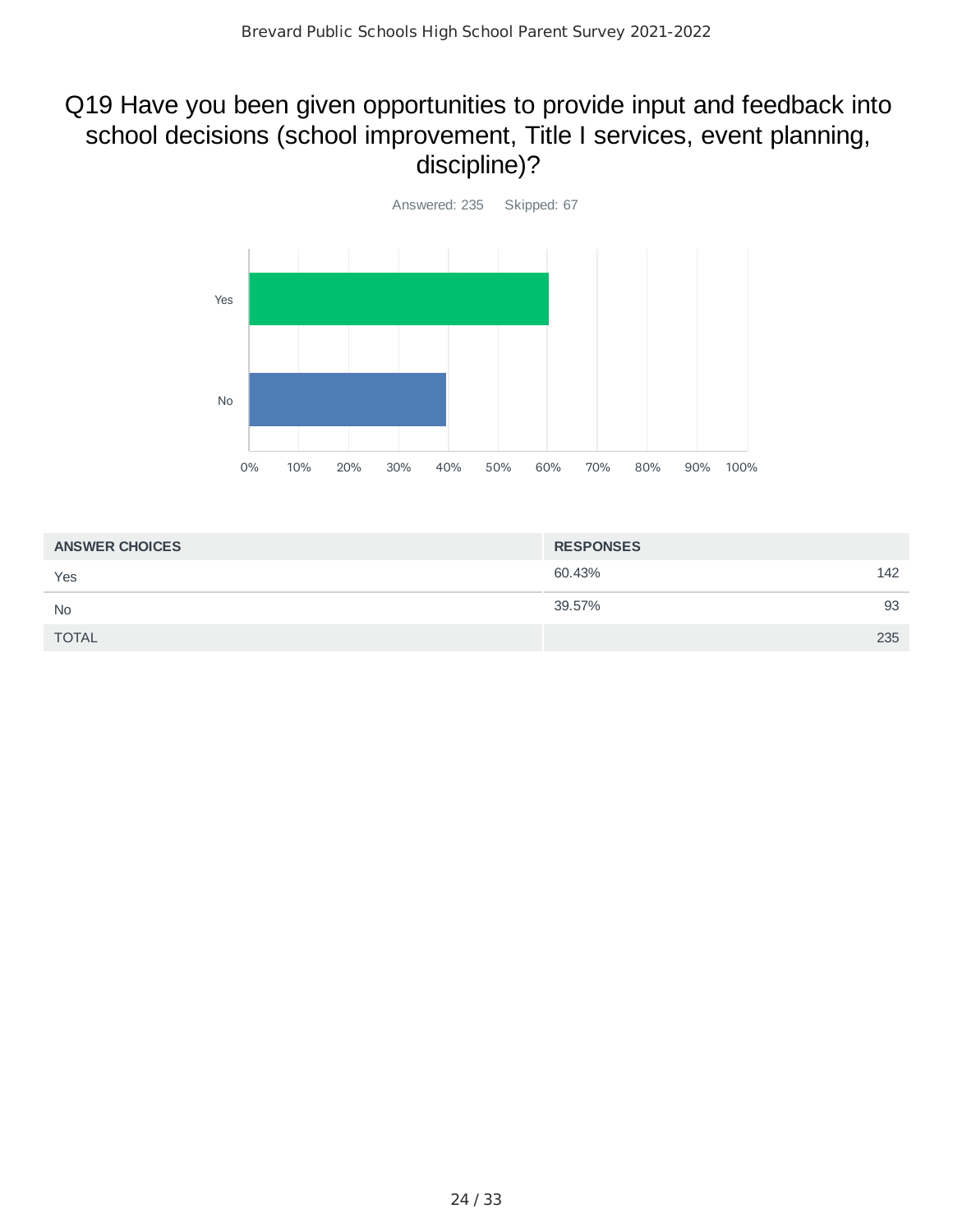## Q20 How could your school assist you in playing a more active role in school decision-making?



| <b>ANSWER CHOICES</b>                                      | <b>RESPONSES</b> |               |
|------------------------------------------------------------|------------------|---------------|
| More information about school issues to be addressed       | 53.89%           | 90            |
| Convenient meeting times                                   | 41.32%           | 69            |
| More opportunities to share my opinion about school issues | 37.13%           | 62            |
| More information on how to become engaged                  | 35.33%           | 59            |
| More encouragement from the school to become engaged       | 22.75%           | 38            |
| <b>Translation services</b>                                | 1.20%            | $\mathcal{P}$ |
| Total Respondents: 167                                     |                  |               |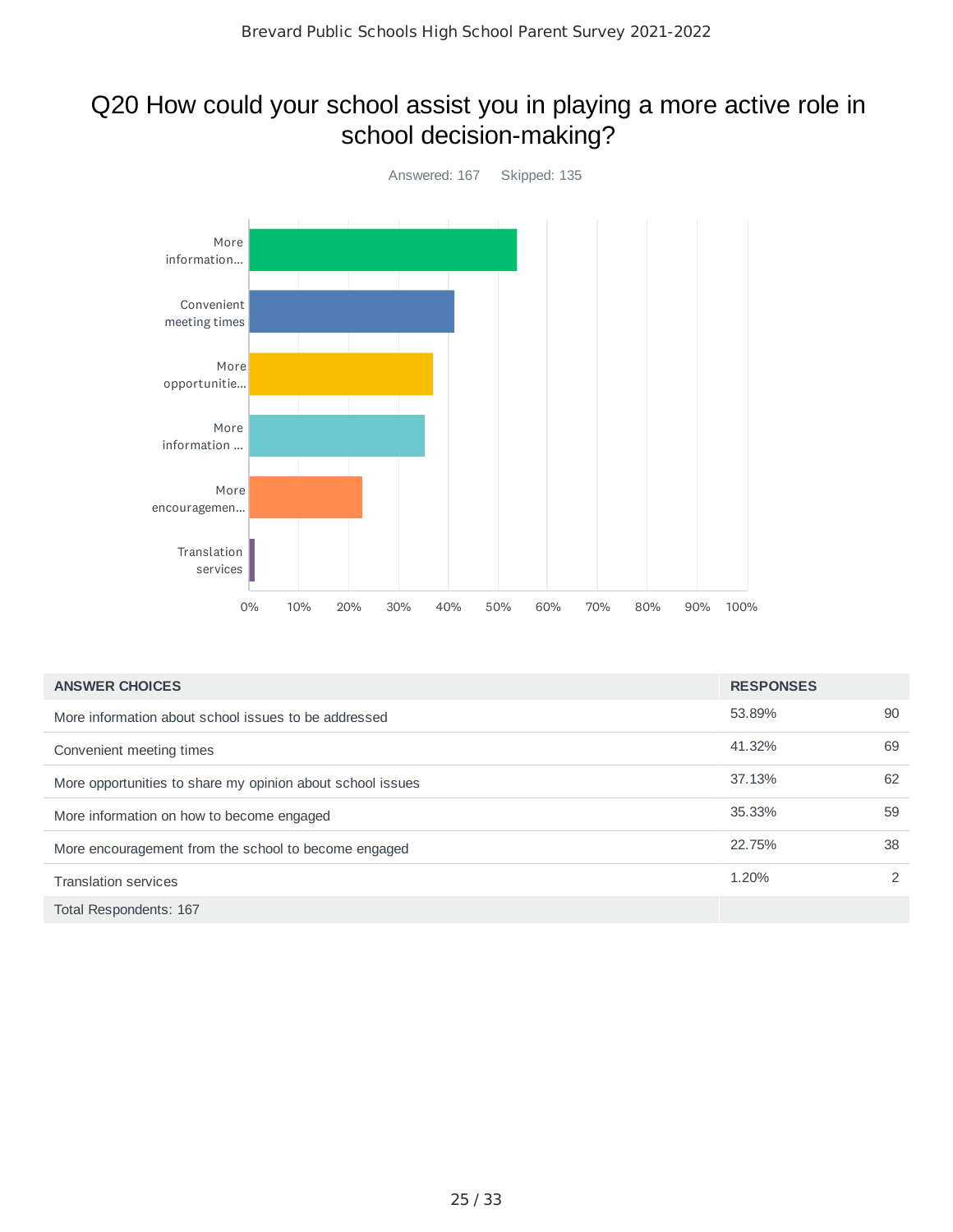#### Q21 What is the best way for you to provide input regarding your child's school?



| <b>ANSWER CHOICES</b>              | <b>RESPONSES</b> |                |
|------------------------------------|------------------|----------------|
| Complete a survey online           | 46.46%           | 105            |
| Attend meetings in person          | 20.35%           | 46             |
| Attend virtual meetings            | 18.14%           | 41             |
| Phone calls                        | 6.19%            | 14             |
| Complete and return a paper survey | 5.75%            | 13             |
| Focus groups                       | 3.10%            | $\overline{7}$ |
| <b>TOTAL</b>                       |                  | 226            |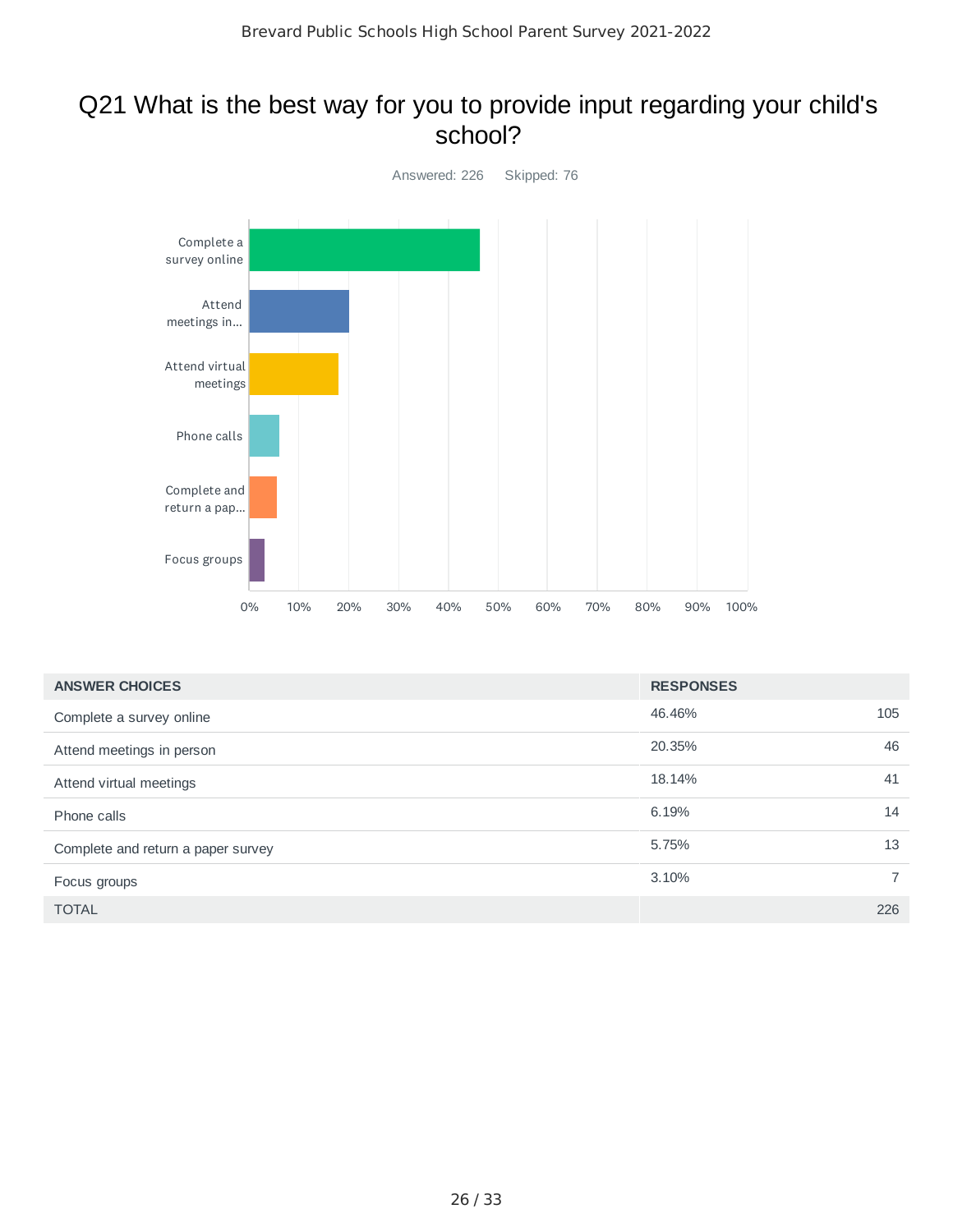## Q22 What do you feel is working well at your child's school? (This is your chance to brag about your school and share what you like about it!)

Answered: 134 Skipped: 168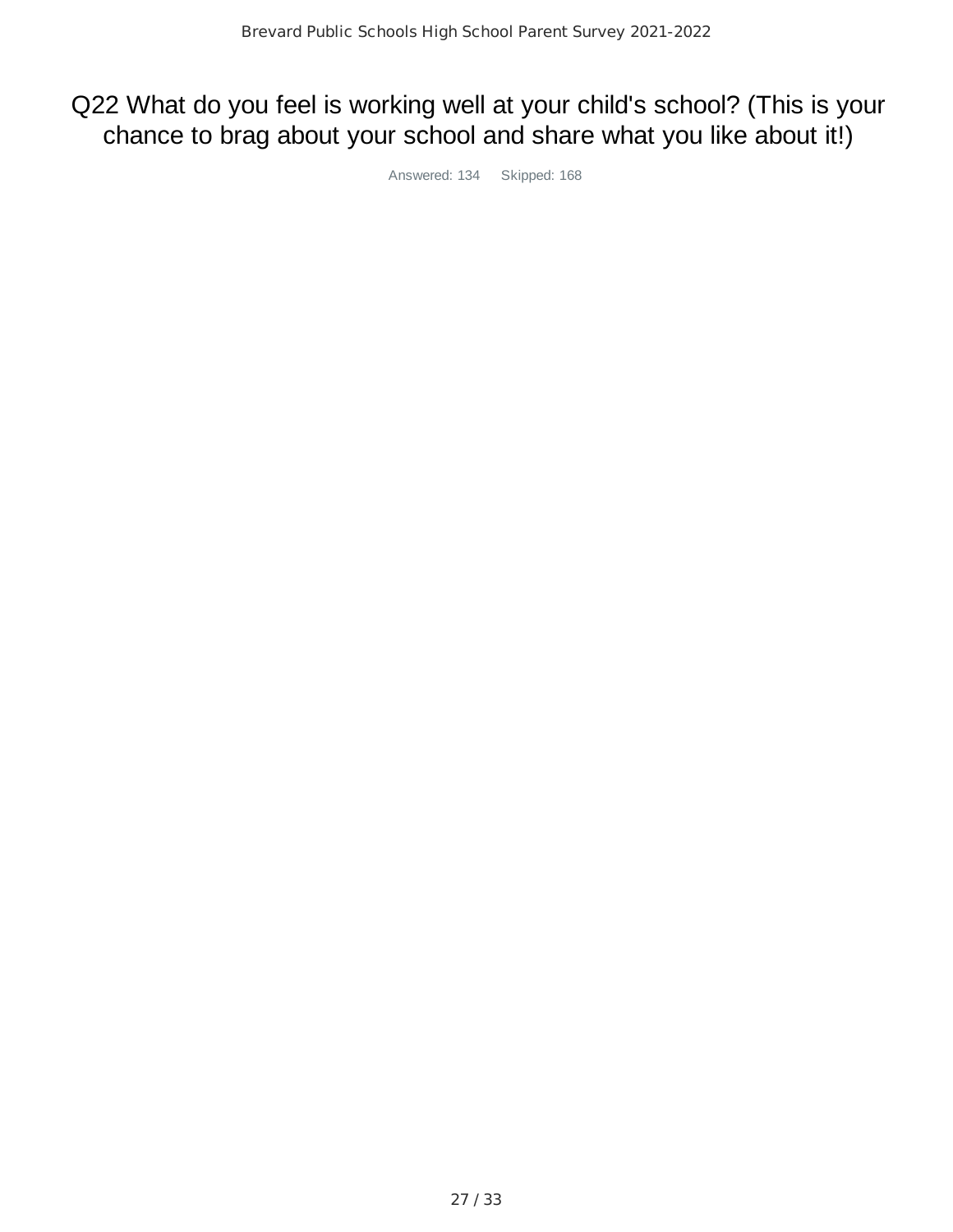## Q23 What do you feel is not working, difficult, and/or needs improvement at your child's school? (This is your chance to tell us what you would like to see change.)

Answered: 112 Skipped: 190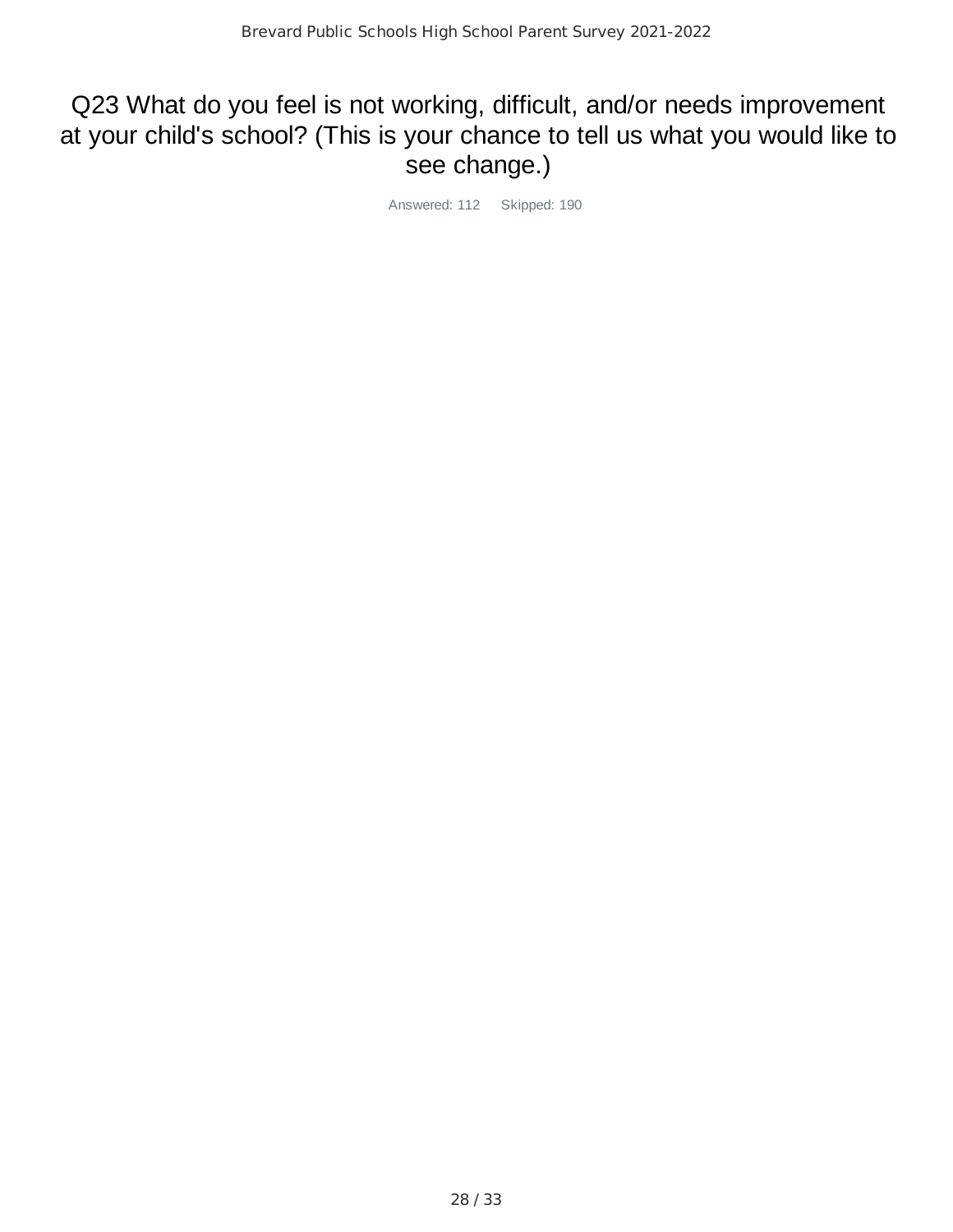## Q24 Are you aware of the Career and Technical Education options available to your child through Brevard Public Schools?



| <b>ANSWER CHOICES</b> | <b>RESPONSES</b> |     |
|-----------------------|------------------|-----|
| Yes                   | 52.23%           | 117 |
| <b>No</b>             | 47.77%           | 107 |
| <b>TOTAL</b>          |                  | 224 |
|                       |                  |     |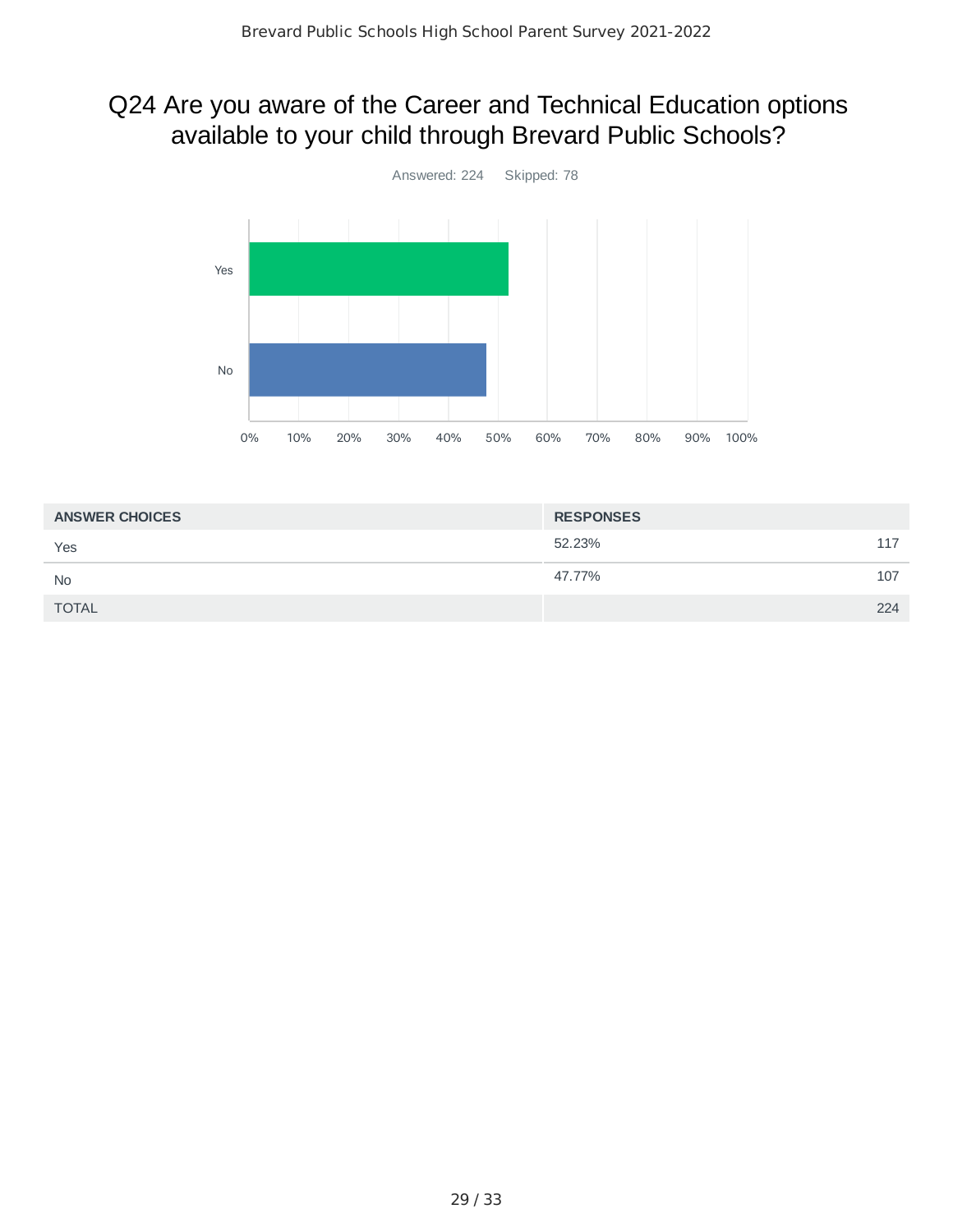## Q25 Have you visited the Open Enrollment Parental Choice webpage?



| <b>ANSWER CHOICES</b> | <b>RESPONSES</b> |    |
|-----------------------|------------------|----|
| Yes                   | 155<br>69.51%    |    |
| <b>No</b>             | 30.49%           | 68 |
| <b>TOTAL</b>          | 223              |    |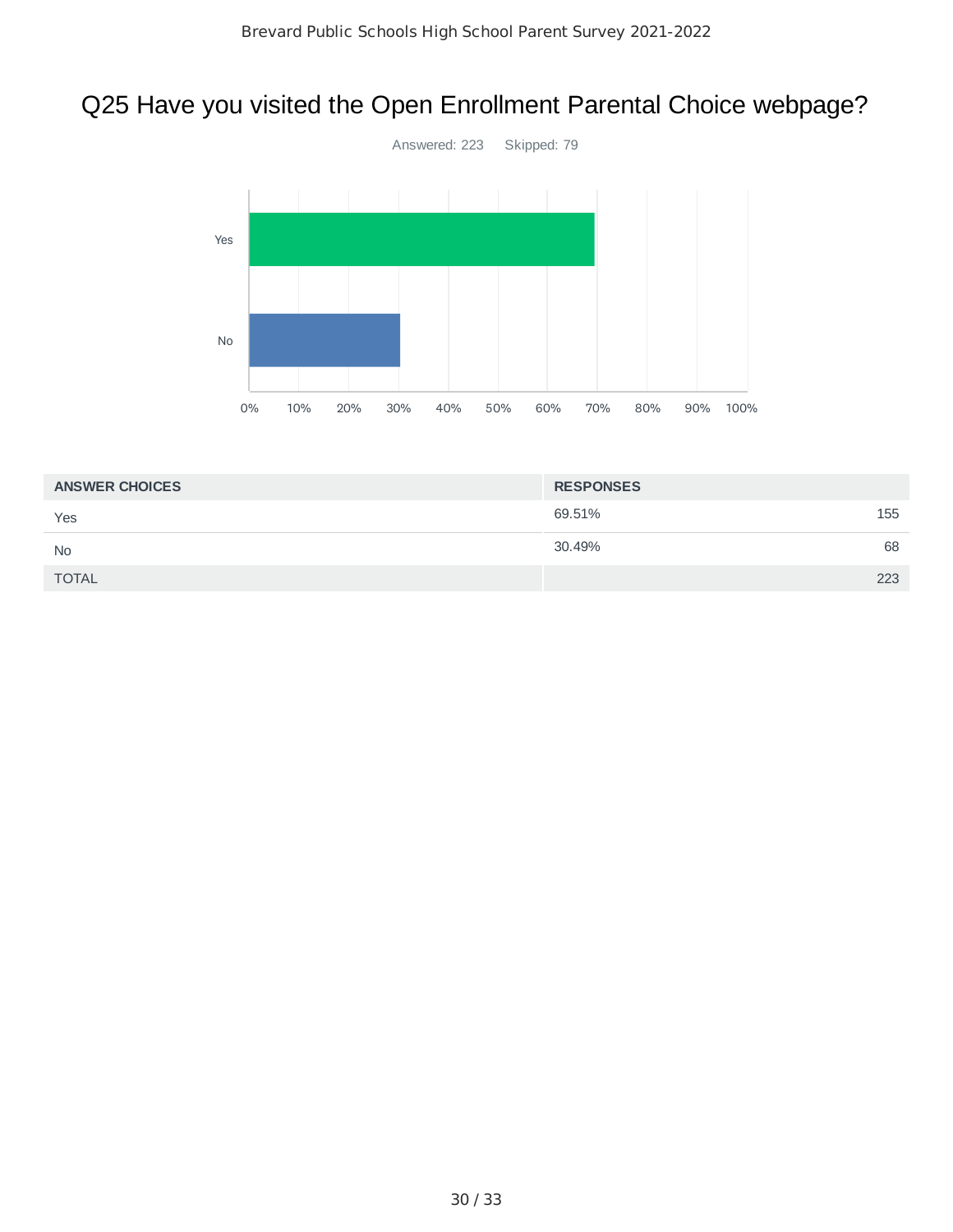#### Q26 Are you aware of the school enrollment choices available to your child at Brevard Public Schools?



| <b>ANSWER CHOICES</b> | <b>RESPONSES</b> |     |
|-----------------------|------------------|-----|
| Yes                   | 90.75%           | 206 |
| <b>No</b>             | 9.25%            | 21  |
| <b>TOTAL</b>          |                  | 227 |
|                       |                  |     |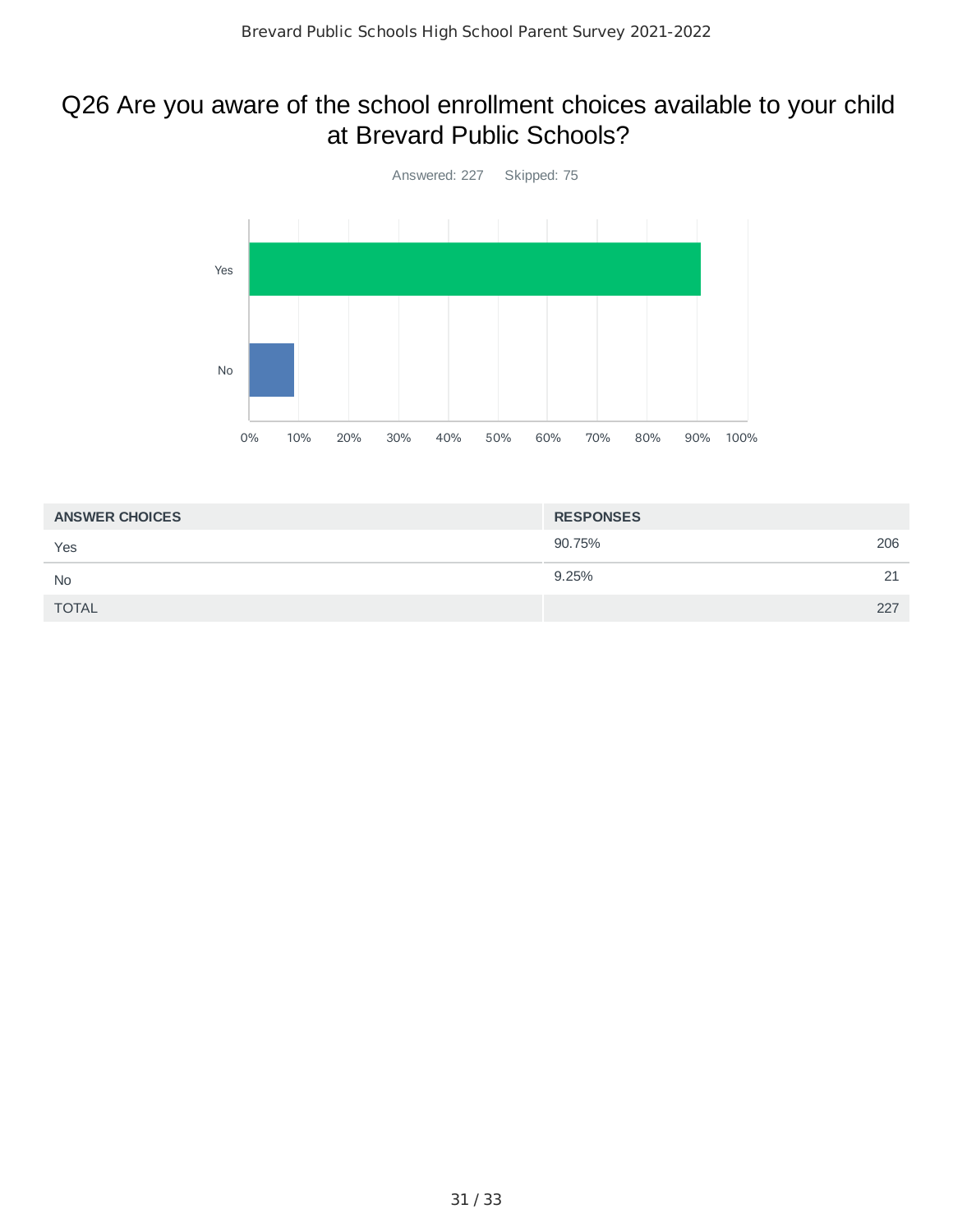## Q27 Do you use the school or district website to find information about your child's education?



| <b>ANSWER CHOICES</b>  | <b>RESPONSES</b> |     |
|------------------------|------------------|-----|
| Yes                    | 75.11%           | 172 |
| <b>No</b>              | 25.33%           | 58  |
| Total Respondents: 229 |                  |     |